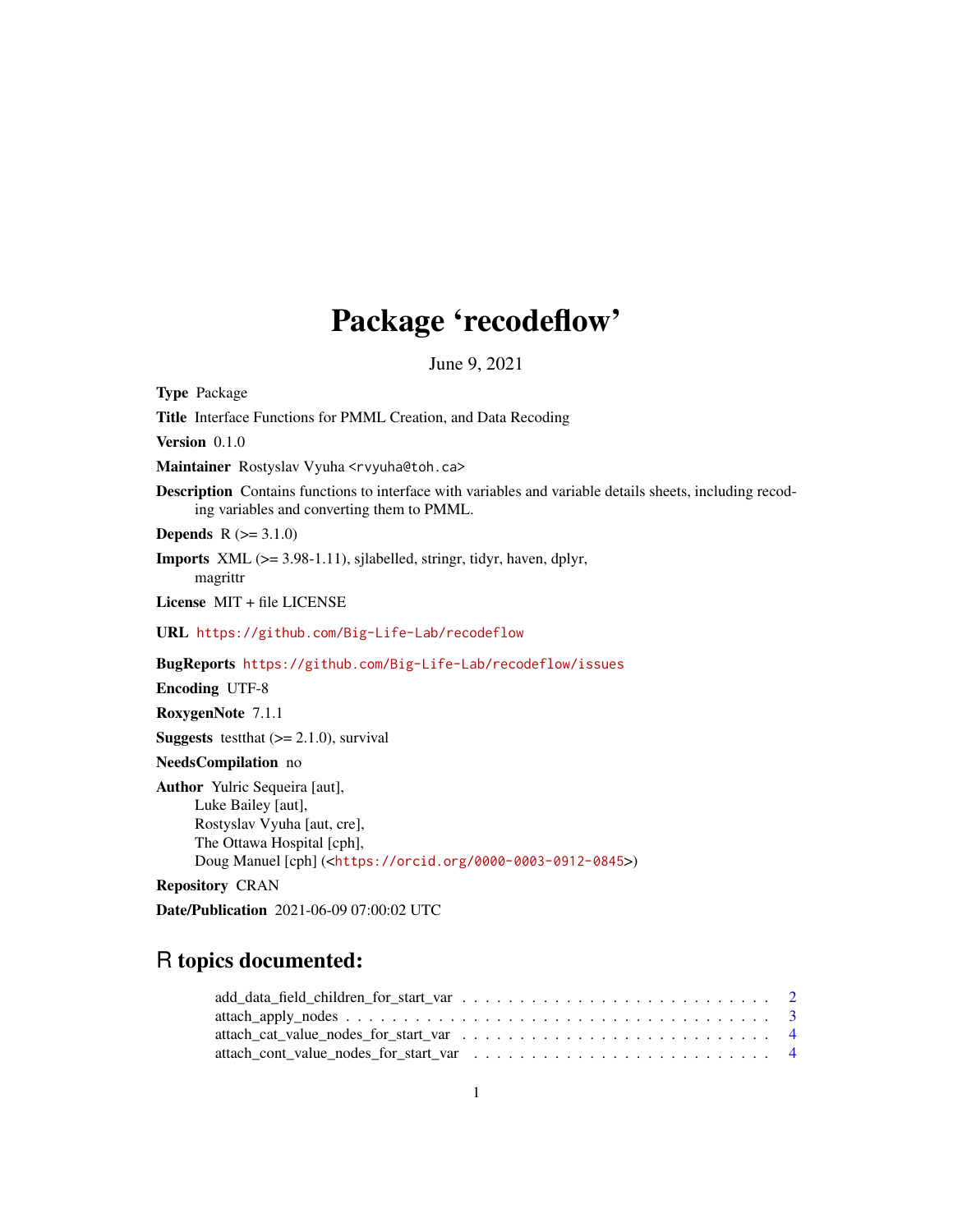<span id="page-1-0"></span>

| Index | 29             |
|-------|----------------|
|       |                |
|       |                |
|       |                |
|       | 21             |
|       | 21             |
|       | 20             |
|       | 20             |
|       | 19             |
|       | <b>19</b>      |
|       | 18             |
|       | 17             |
|       | 17             |
|       | 16             |
|       | <sup>16</sup>  |
|       | 15             |
|       | 15             |
|       | 14             |
|       |                |
|       |                |
|       |                |
|       |                |
|       |                |
|       |                |
|       |                |
|       | <b>10</b>      |
|       | 9              |
|       | 9              |
|       | 8              |
|       | 8              |
|       | $\overline{7}$ |
|       | $\overline{7}$ |
|       | 6              |
|       | 6              |
|       | 5              |
|       | $\overline{5}$ |
|       |                |

add\_data\_field\_children\_for\_start\_var *Add DataField child nodes for start variable.*

# Description

Add DataField child nodes for start variable.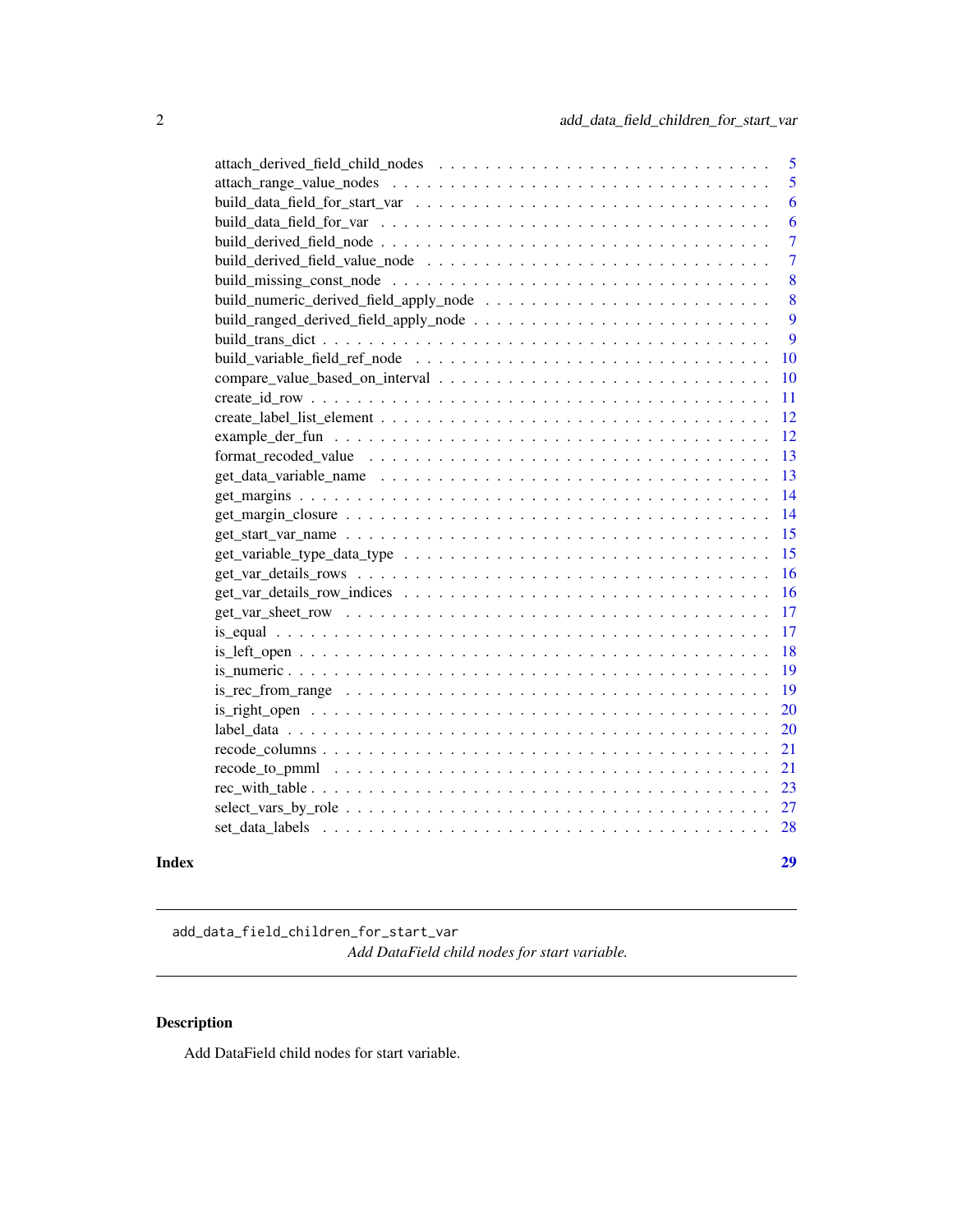# <span id="page-2-0"></span>Usage

```
add_data_field_children_for_start_var(data_field, var_details_rows)
```
#### Arguments

data\_field DataField node to attach child nodes. var\_details\_rows Variable details rows associated with current variable.

# Value

Updated DataField node.

attach\_apply\_nodes *Attach Apply nodes to a parent node.*

#### Description

Attach Apply nodes to a parent node.

#### Usage

attach\_apply\_nodes(var\_details\_rows, parent\_node, db\_name)

#### Arguments

var\_details\_rows

Variable details rows associated with a variable.

| parent_node | An XML node.   |
|-------------|----------------|
| db name     | Database name. |

#### Value

Updated parent node.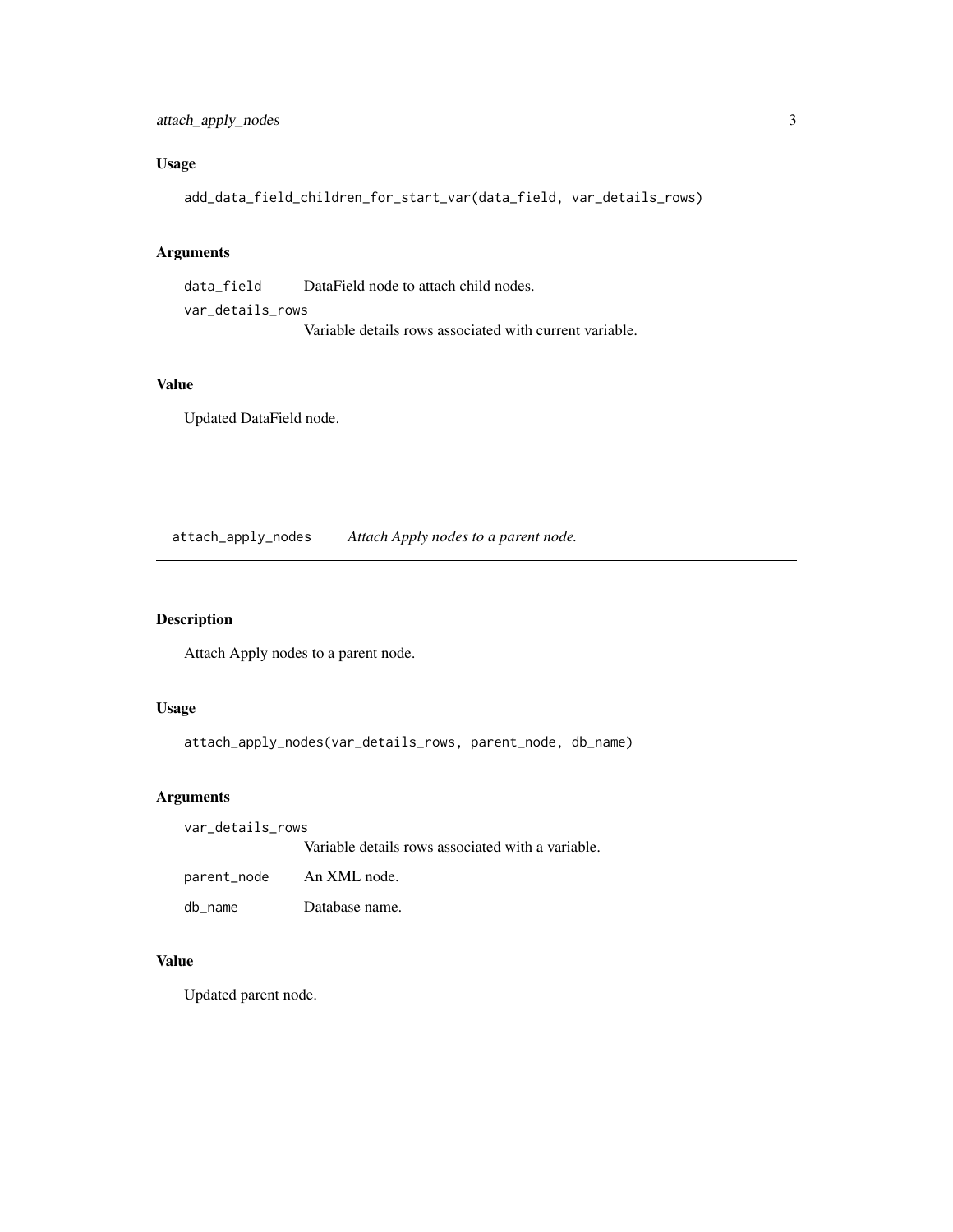<span id="page-3-0"></span>attach\_cat\_value\_nodes\_for\_start\_var

*Attach categorical value nodes to DataField node for start variable.*

#### Description

Attach categorical value nodes to DataField node for start variable.

#### Usage

```
attach_cat_value_nodes_for_start_var(var_details_row, data_field)
```
#### Arguments

var\_details\_row

Variable details sheet row. data\_field DataField node to attach Value nodes.

#### Value

Updated DataField node.

attach\_cont\_value\_nodes\_for\_start\_var *Attach continuous Value nodes for start variable.*

# Description

Attach continuous Value nodes for start variable.

#### Usage

```
attach_cont_value_nodes_for_start_var(var_details_row, data_field)
```
#### Arguments

var\_details\_row Variable details sheet row. data\_field DataField node to attach Value nodes.

#### Value

Updated DataField node.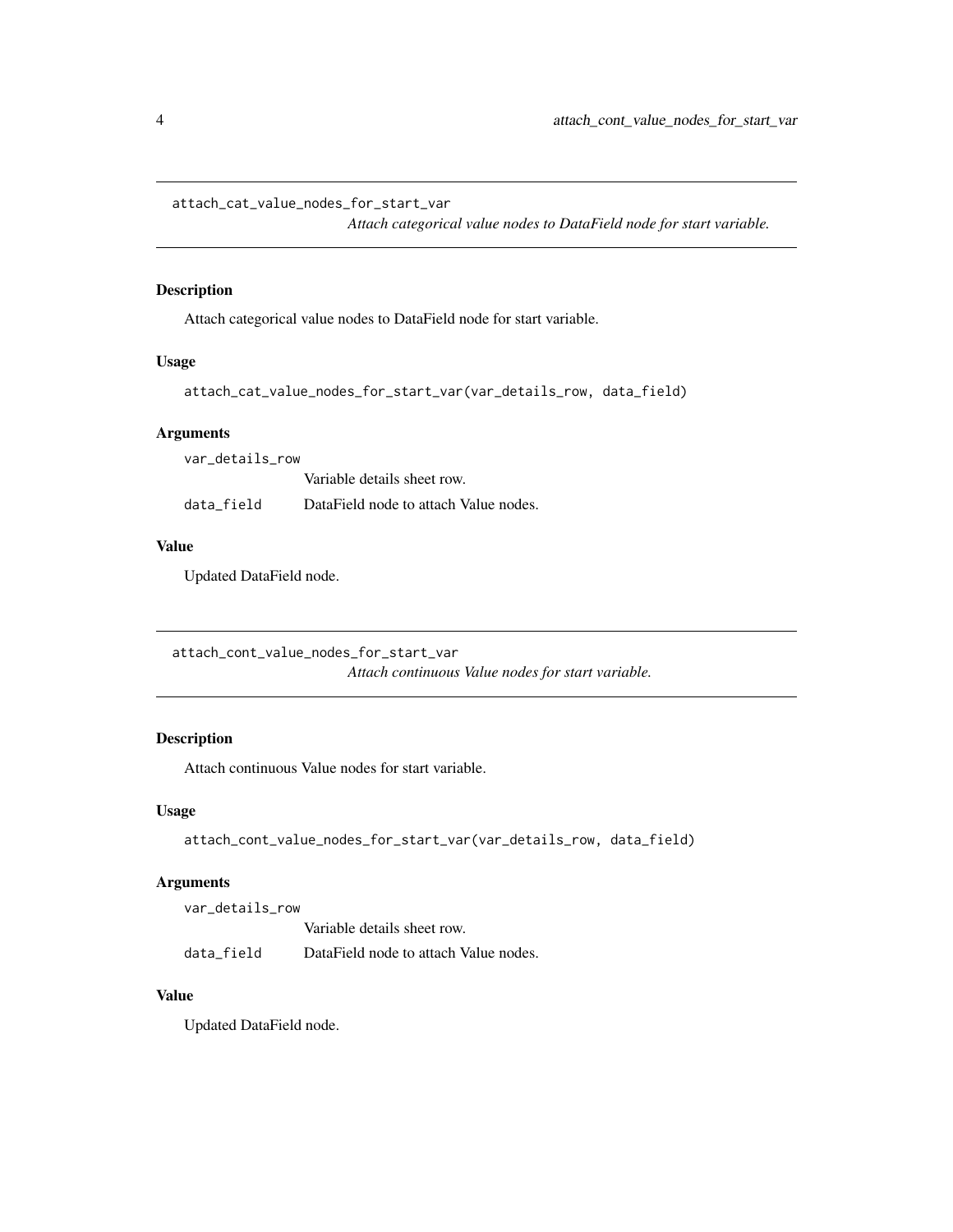<span id="page-4-0"></span>attach\_derived\_field\_child\_nodes

*Attach child nodes to DerivedField node.*

#### Description

Attach child nodes to DerivedField node.

#### Usage

```
attach_derived_field_child_nodes(
  derived_field_node,
  var_details_sheet,
  var_name,
  db_name
)
```
#### Arguments

| derived_field_node |                                           |
|--------------------|-------------------------------------------|
|                    | Derived Field node to attach child nodes. |
| var details sheet  |                                           |
|                    | Variable details sheet data frame.        |
| var_name           | Variable name.                            |
| db name            | Database name.                            |

#### Value

Updated DerivedField node.

```
attach_range_value_nodes
```
*Attach Value nodes to DataField node. Used when 'recFrom' has a value range.*

#### Description

Attach Value nodes to DataField node. Used when 'recFrom' has a value range.

#### Usage

```
attach_range_value_nodes(var_details_row, data_field)
```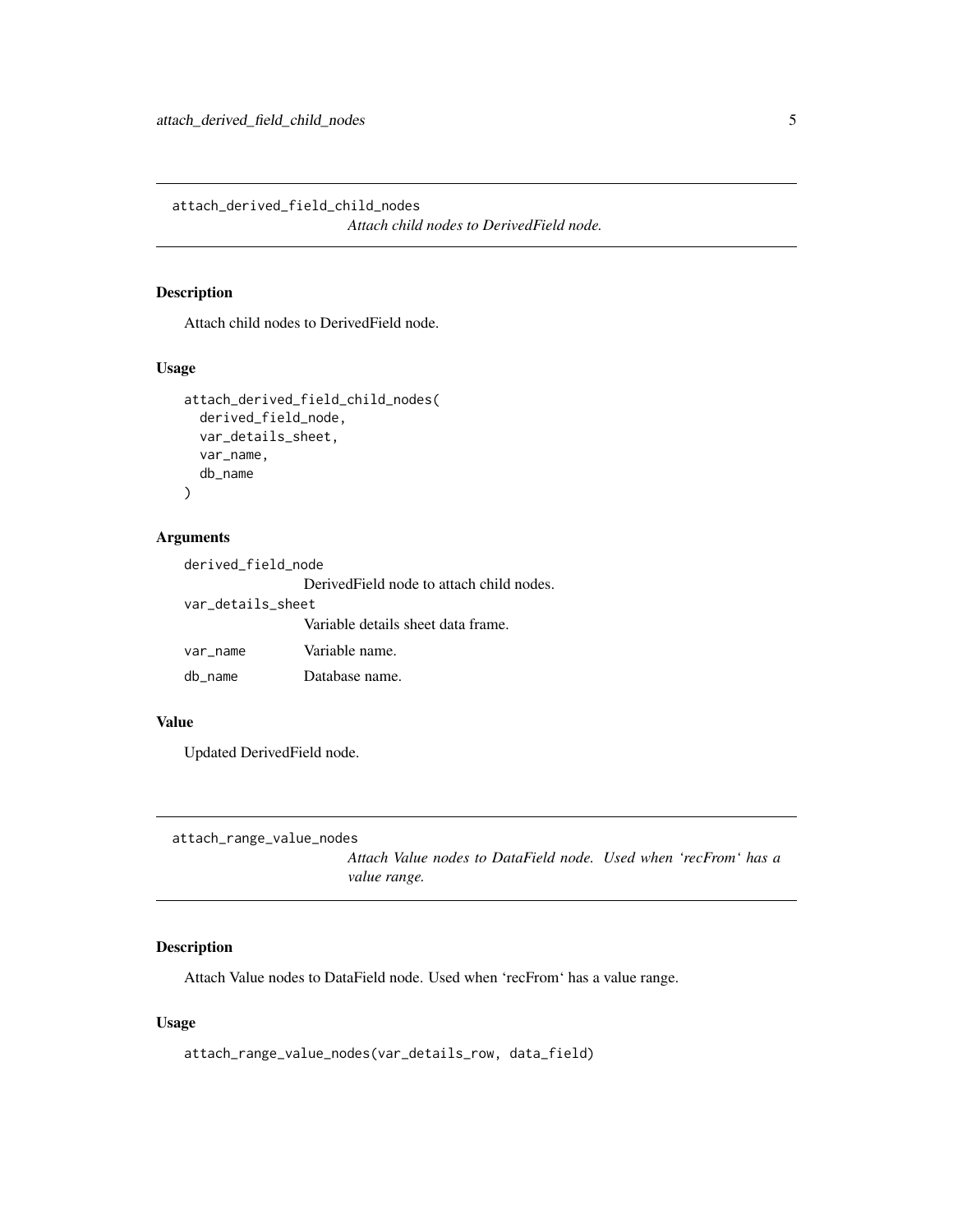| var details row |                                       |
|-----------------|---------------------------------------|
|                 | Variable details sheet row.           |
| data field      | DataField node to attach Value nodes. |

#### Value

Updated DataField node.

build\_data\_field\_for\_start\_var *Build DataField node for start variable.*

#### Description

Build DataField node for start variable.

#### Usage

build\_data\_field\_for\_start\_var(var\_name, var\_details\_rows)

#### Arguments

var\_name Variable name. var\_details\_rows All variable details rows for the 'var\_name' variable.

#### Value

DataField node with optype and dataType according to 'fromType'.

build\_data\_field\_for\_var

*Build DataField node for variable.*

#### Description

Build DataField node for variable.

#### Usage

build\_data\_field\_for\_var(var\_name, vars\_sheet)

<span id="page-5-0"></span>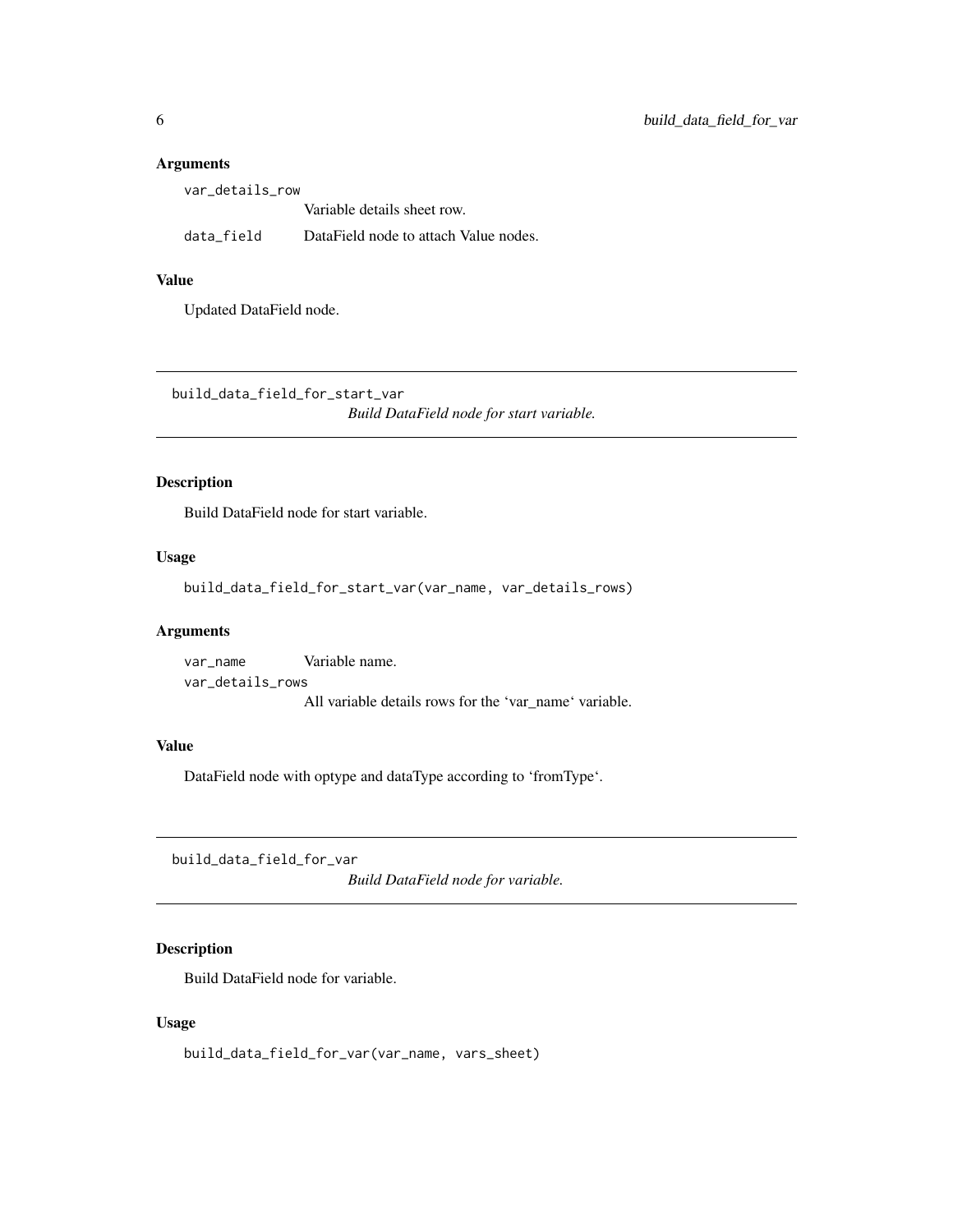<span id="page-6-0"></span>

| var name   | Variable name.             |
|------------|----------------------------|
| vars sheet | Variable sheet data frame. |

# Value

DataField node for variable.

build\_derived\_field\_node

*Build DerivedField node.*

# Description

Build DerivedField node.

# Usage

```
build_derived_field_node(vars_sheet, var_details_sheet, var_name, db_name)
```
#### Arguments

| vars_sheet        | Variables sheet data frame.        |
|-------------------|------------------------------------|
| var details sheet |                                    |
|                   | Variable details sheet data frame. |
| var name          | Variable name.                     |
| db_name           | Database name.                     |

#### Value

DerivedField node.

build\_derived\_field\_value\_node *Build Value node for DerivedField node.*

# Description

Build Value node for DerivedField node.

# Usage

build\_derived\_field\_value\_node(var\_details\_row)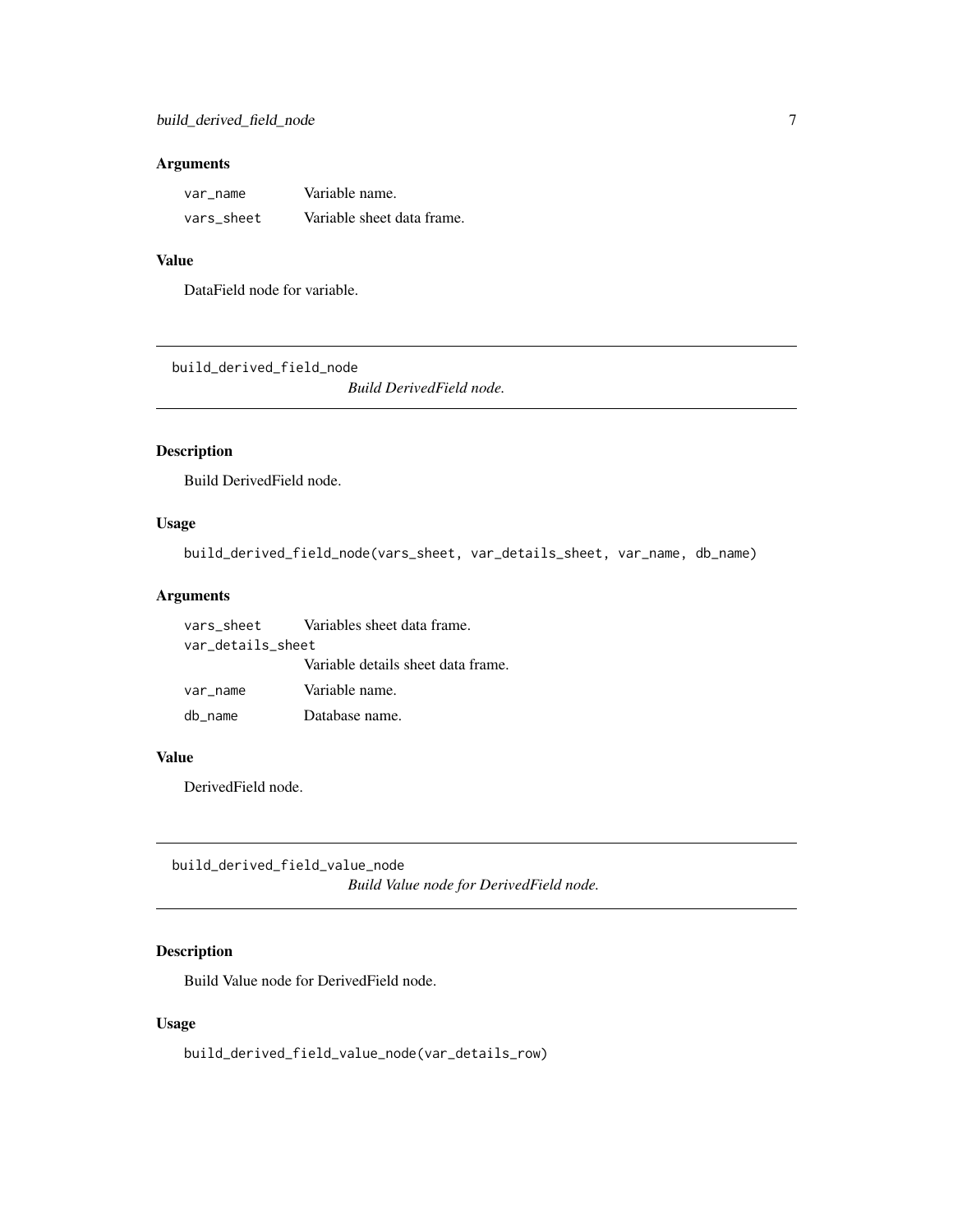<span id="page-7-0"></span>var\_details\_row

Variable details sheet row.

#### Value

Value node.

build\_missing\_const\_node

*Build Constant node for a missing value for a variable.*

# **Description**

Build Constant node for a missing value for a variable.

#### Usage

build\_missing\_const\_node(var\_details\_row)

#### Arguments

var\_details\_row

Variable details sheet row.

#### Value

Constant node.

build\_numeric\_derived\_field\_apply\_node *Build Apply node with singleton numeric for DerivedField node.*

### Description

Build Apply node with singleton numeric for DerivedField node.

#### Usage

```
build_numeric_derived_field_apply_node(var_details_row, db_name)
```
#### Arguments

var\_details\_row

Variable details sheet row.

db\_name Database name.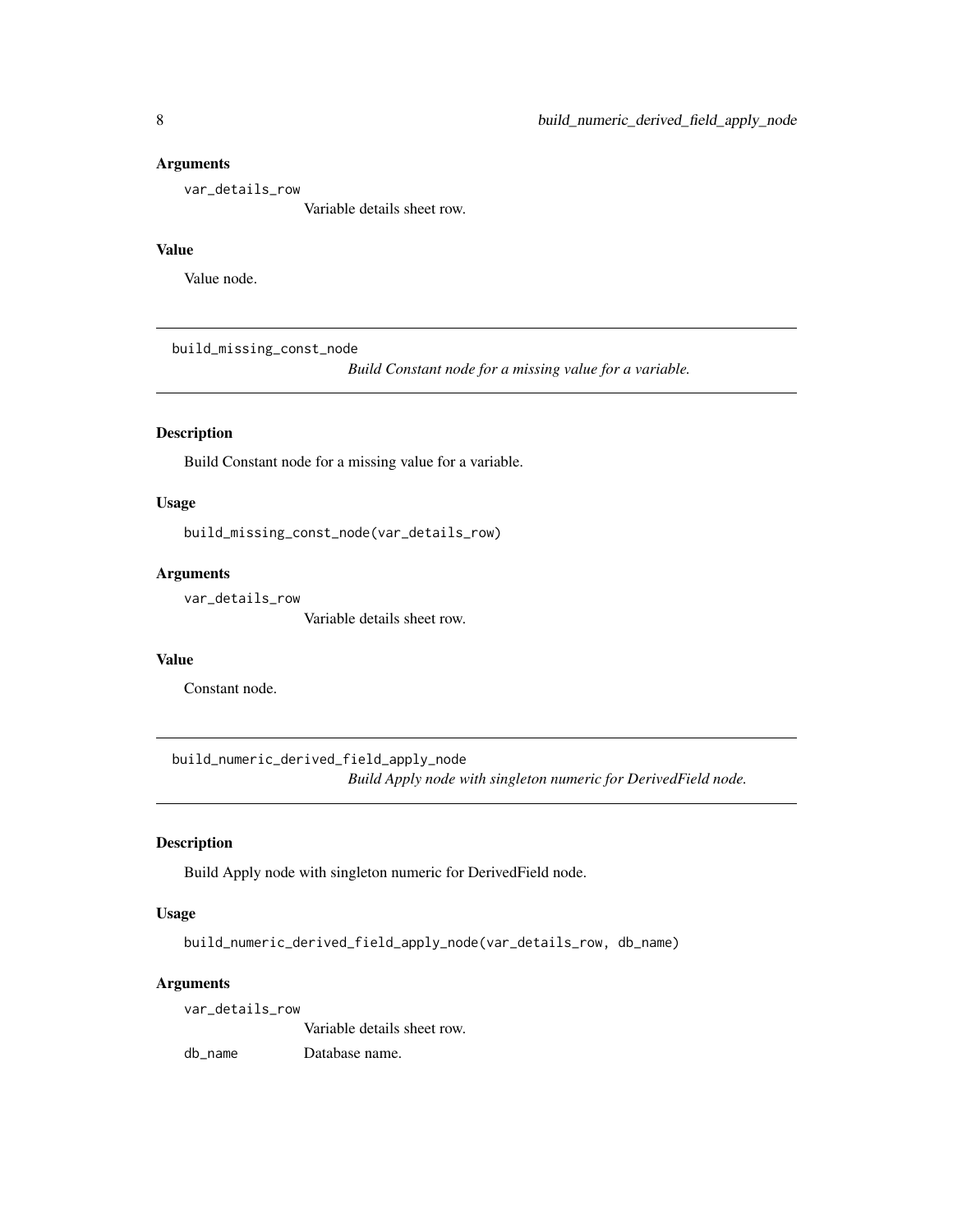# <span id="page-8-0"></span>Value

Apply node for DerivedField node.

```
build_ranged_derived_field_apply_node
                         Build Apply node with interval nodes for DerivedField node.
```
#### Description

Build Apply node with interval nodes for DerivedField node.

#### Usage

```
build_ranged_derived_field_apply_node(var_details_row, db_name)
```
#### Arguments

| var details row |                             |
|-----------------|-----------------------------|
|                 | Variable details sheet row. |
| db name         | Database name.              |

#### Value

Apply node with intervals for DerivedField node.

build\_trans\_dict *Build a TransformationDictionary node.*

#### Description

Build a TransformationDictionary node.

#### Usage

```
build_trans_dict(vars_sheet, var_details_sheet, var_names, db_name)
```
### Arguments

vars\_sheet Variable sheet data frame. var\_details\_sheet Variable details sheet data frame. var\_names Vector of variable names. db\_name Database name.

#### Value

TransformationDictionary node.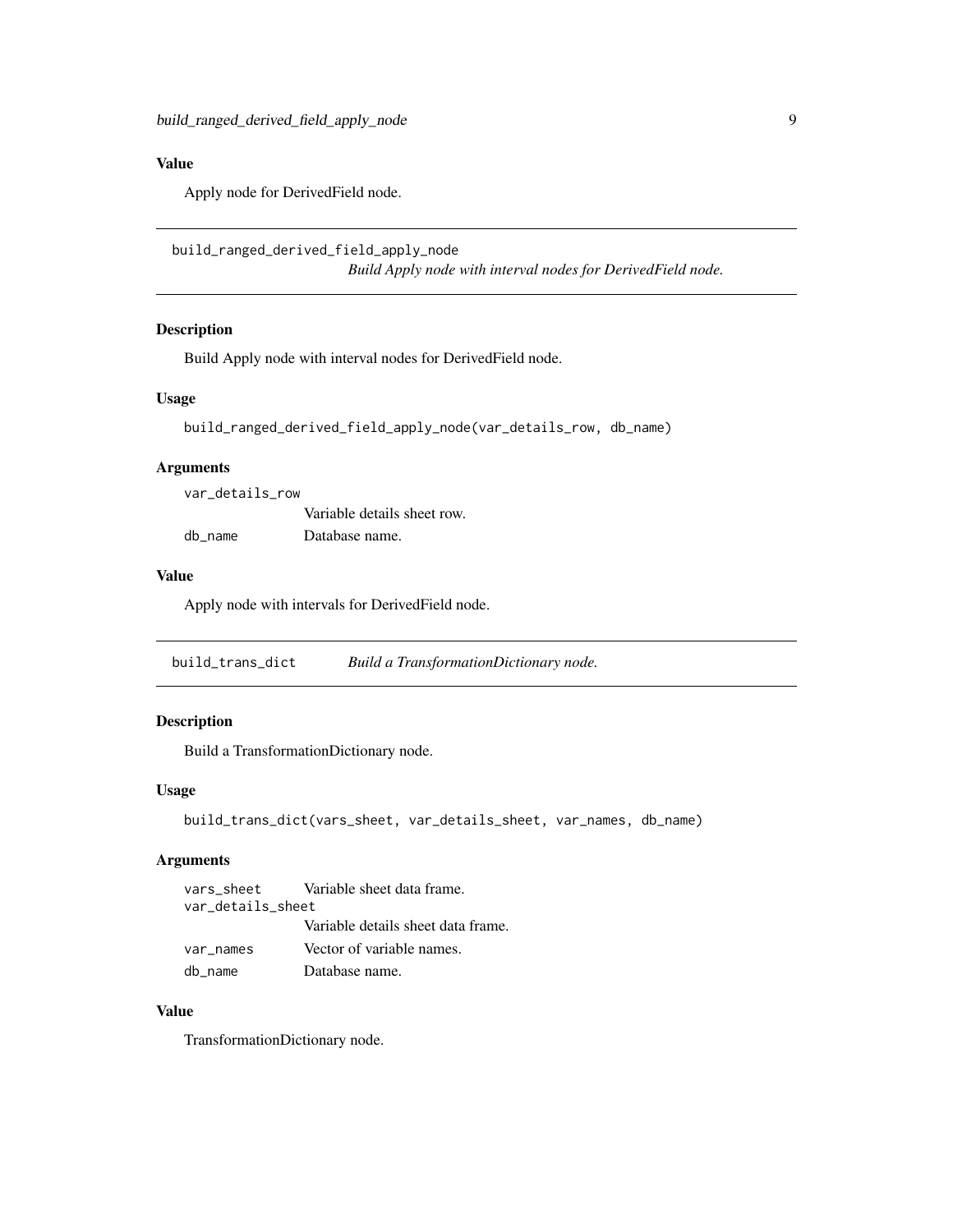<span id="page-9-0"></span>build\_variable\_field\_ref\_node

*Build FieldRef node for variable.*

#### Description

Build FieldRef node for variable.

#### Usage

```
build_variable_field_ref_node(var_details_row, db_name)
```
#### Arguments

var\_details\_row

Variable details sheet row.

db\_name Database name.

#### Value

FieldRef node.

compare\_value\_based\_on\_interval *Compare Value Based On Interval*

#### Description

Compare values on the scientific notation interval

#### Usage

```
compare_value_based_on_interval(
  left_boundary,
  right_boundary,
  data,
  compare_columns,
  interval
\mathcal{E}
```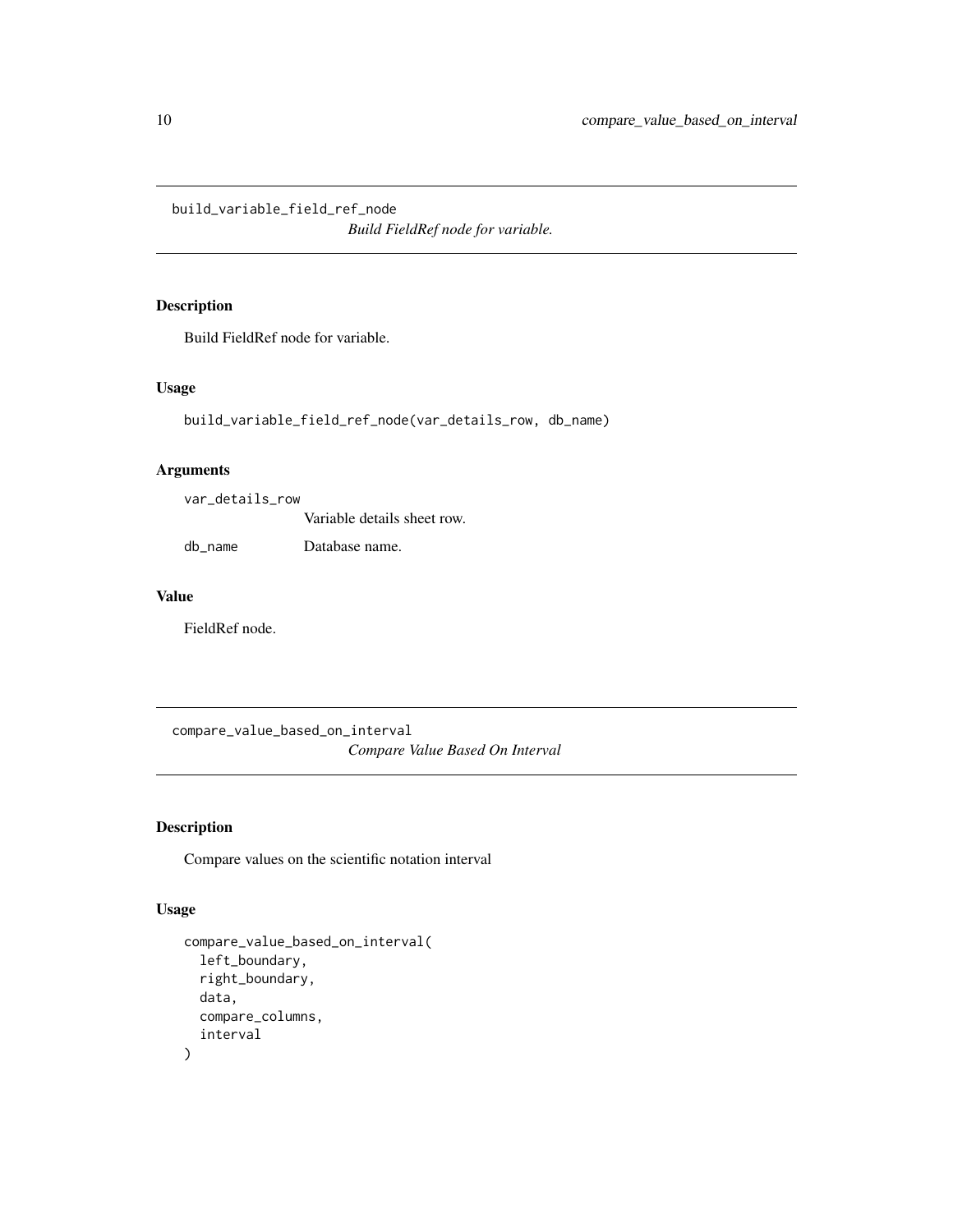# <span id="page-10-0"></span>create\_id\_row 11

# Arguments

| left_boundary the min value  |                                              |
|------------------------------|----------------------------------------------|
| right_boundary the max value |                                              |
| data                         | the data that contains values being compared |
| compare_columns              |                                              |
|                              | The columns inside data being checked        |
| interval                     | The scientific notation interval             |

# Value

a boolean vector containing true for rows where the comparison is true

create\_id\_row *ID role creation*

# Description

Creates ID row for rec\_with\_table

# Usage

create\_id\_row(data, id\_role\_name, database\_name, variables)

# Arguments

| data      | the data that the ID role row is created for           |
|-----------|--------------------------------------------------------|
|           | id_role_name name for the role that ID is created from |
|           | database name the name of the database                 |
| variables | variables sheet containing variable information        |

# Value

data with the ID row attached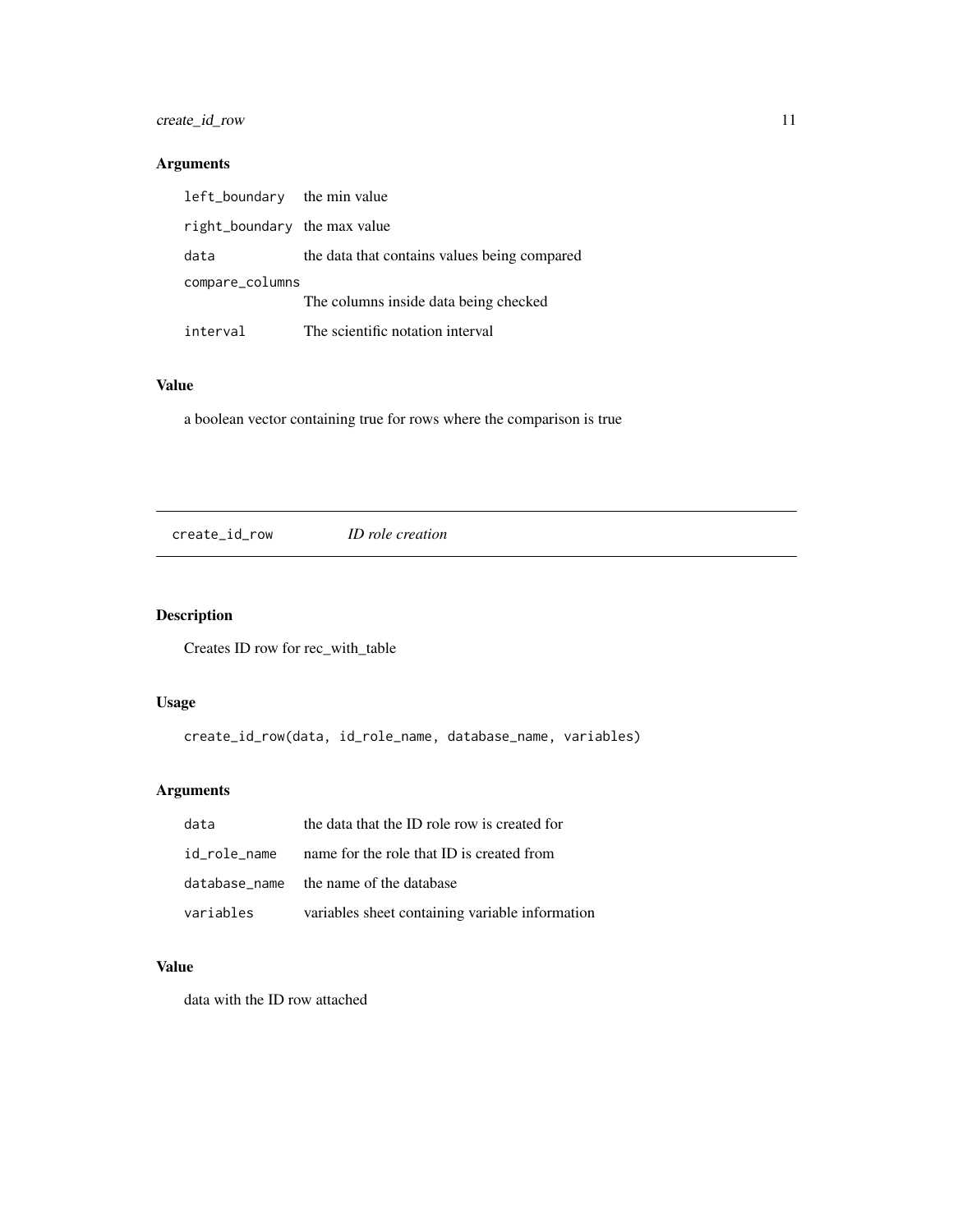<span id="page-11-0"></span>create\_label\_list\_element

*Create label list element*

#### Description

A data labeling utility function for creating individual variable labels

#### Usage

```
create_label_list_element(variable_rows)
```
#### Arguments

variable\_rows all variable details rows containing 1 variable information

#### Value

a list containing labels for the passed variable

example\_der\_fun *example\_der\_fun caluclates chol\*bili*

#### Description

example\_der\_fun caluclates chol\*bili

### Usage

```
example_der_fun(chol, bili)
```
#### Arguments

| chol | the row value for chol |
|------|------------------------|
| bili | the row value for bili |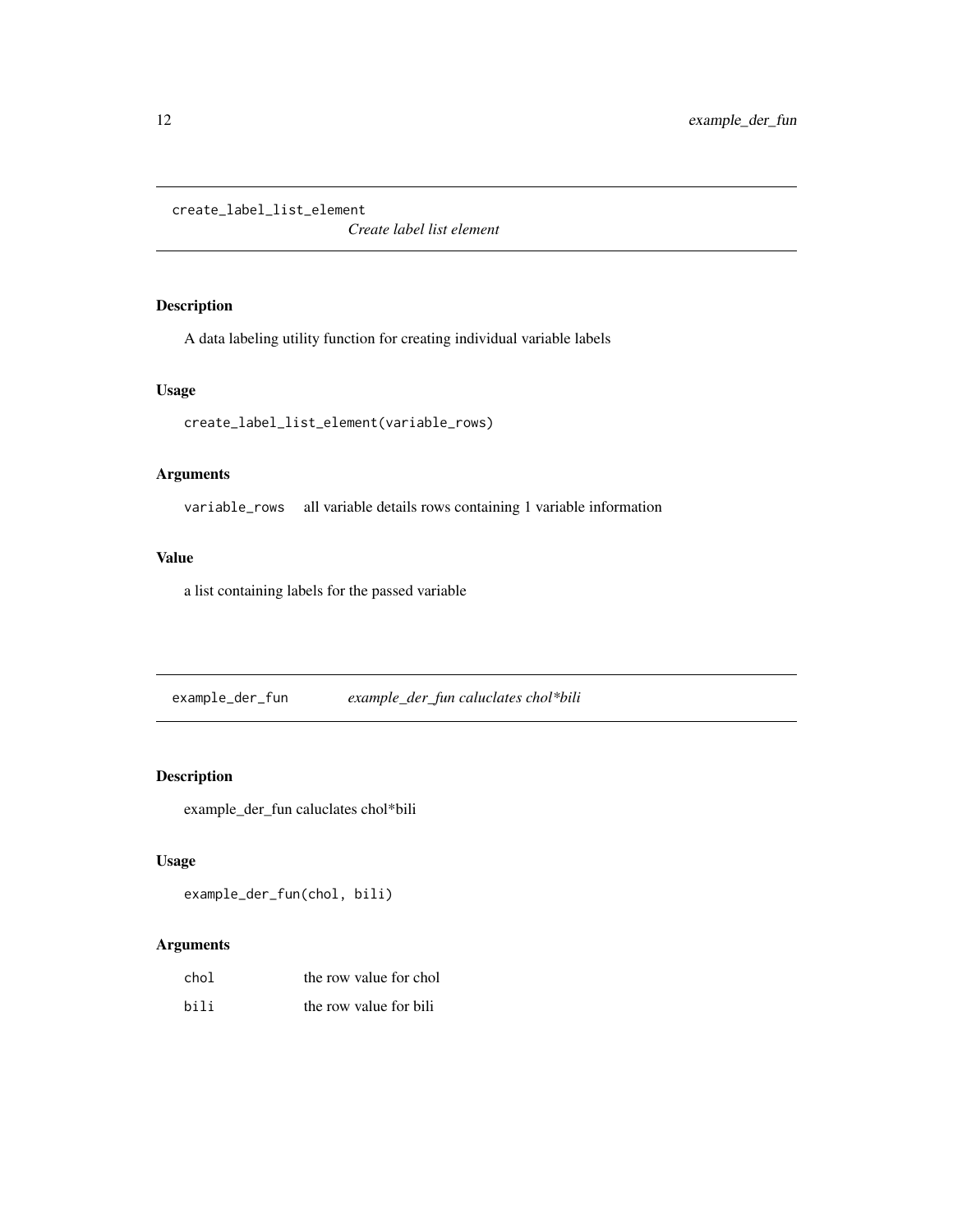<span id="page-12-0"></span>format\_recoded\_value *Recode NA formatting*

#### Description

Recodes the NA depending on the var type

#### Usage

format\_recoded\_value(cell\_value, var\_type)

# Arguments

| cell value | The value inside the recTo column |
|------------|-----------------------------------|
| var_type   | the toType of a variable          |

#### Value

an appropriately coded tagged NA

```
get_data_variable_name
```
*Get Data Variable Name*

#### Description

Retrieves the name of the column inside data to use for calculations

#### Usage

```
get_data_variable_name(
  data_name,
  data,
  row_being_checked,
  variable_being_checked
\mathcal{L}
```
#### Arguments

data\_name name of the database being checked data database being checked row\_being\_checked the row from variable details that contains information on this variable variable\_being\_checked the name of the recoded variable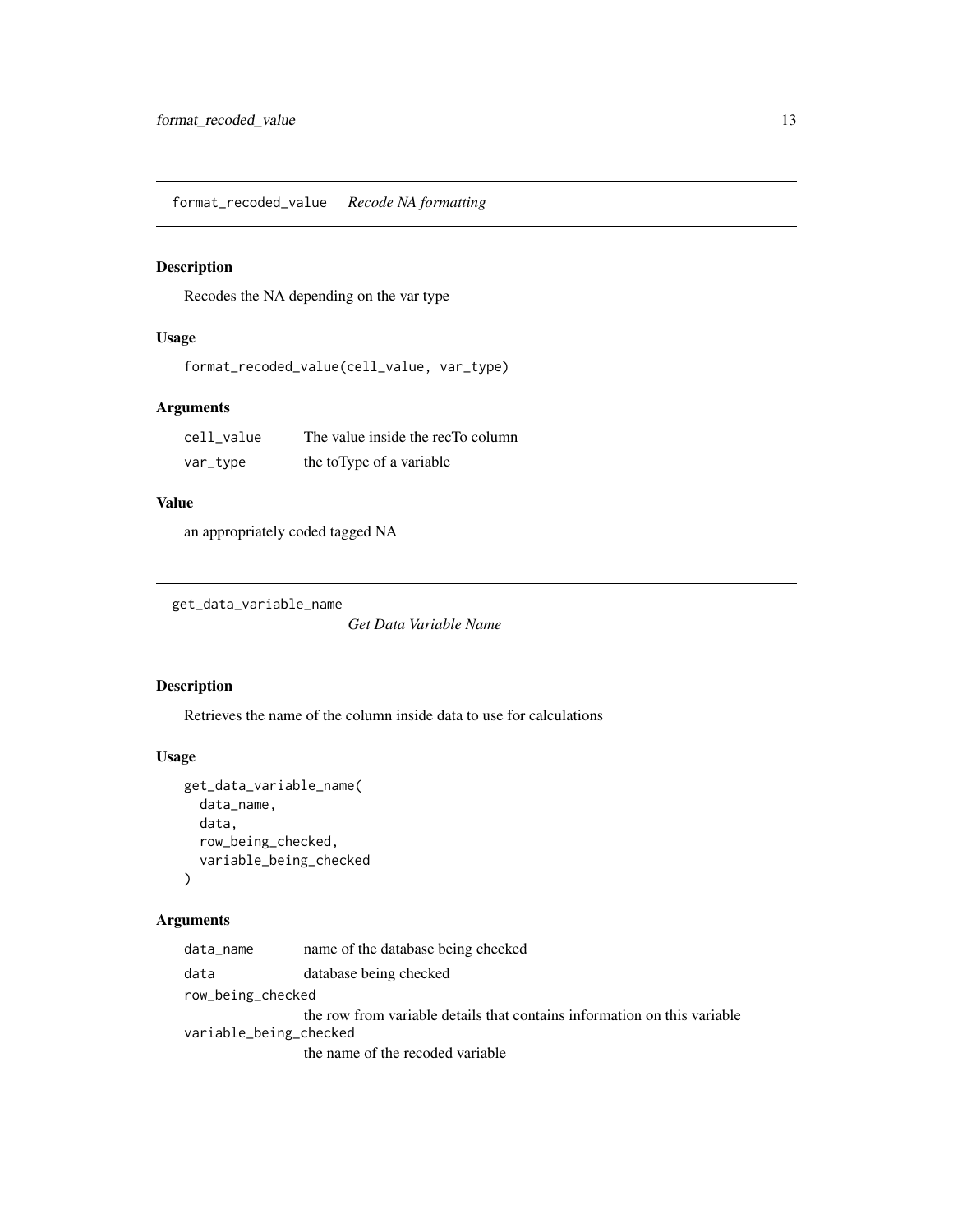# <span id="page-13-0"></span>Value

the data equivalent of variable\_being\_checked

#### get\_margins *Extract margins from character vector.*

#### Description

Extract margins from character vector.

#### Usage

get\_margins(chars)

#### Arguments

chars Character vector.

#### Value

Margins as character vector.

get\_margin\_closure *Get closure type for a margin.*

# Description

Get closure type for a margin.

#### Usage

get\_margin\_closure(chars)

#### Arguments

chars Character vector.

# Value

Closure type.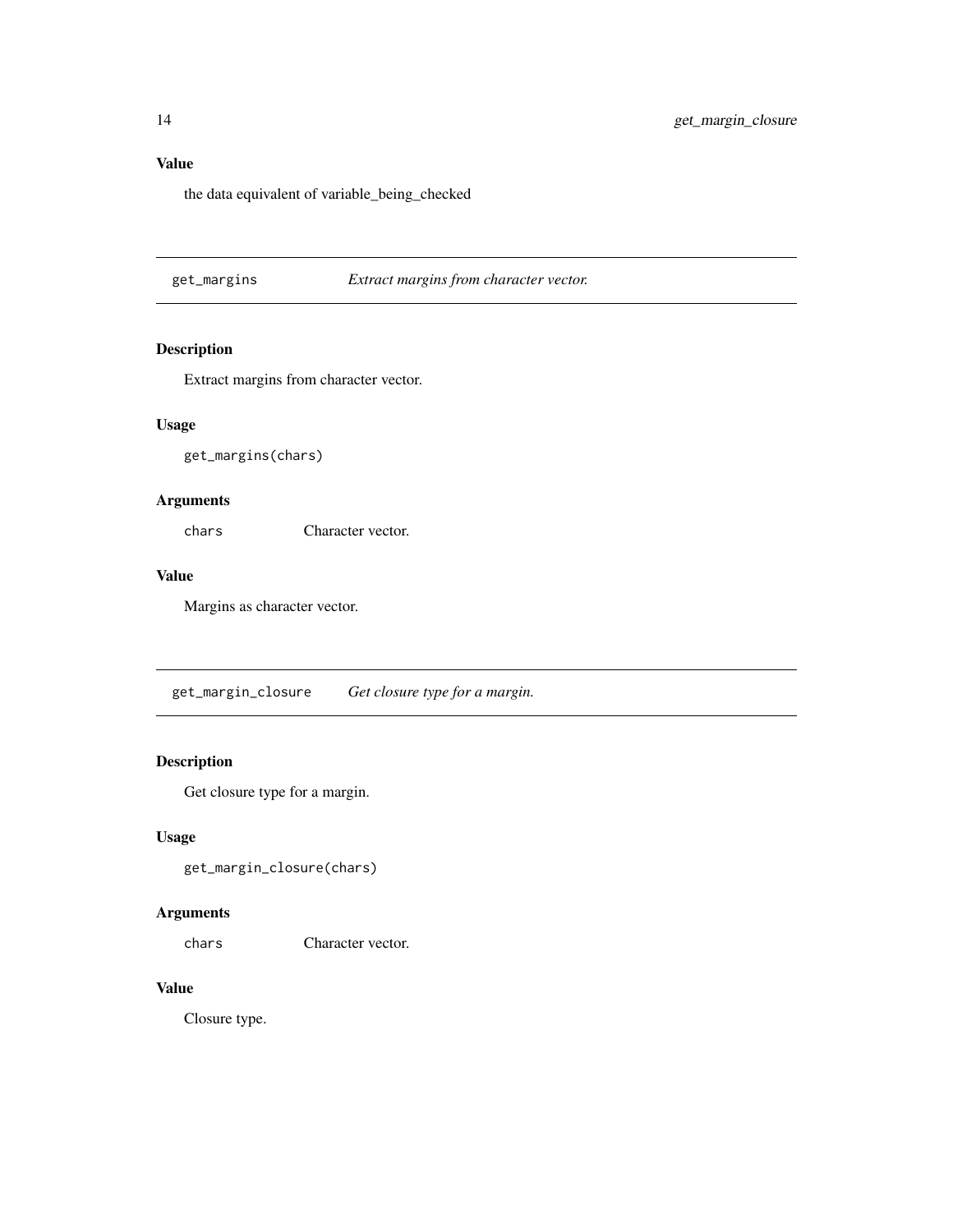<span id="page-14-0"></span>get\_start\_var\_name *Get variable name from variableStart using database name.*

#### Description

Get variable name from variableStart using database name.

#### Usage

```
get_start_var_name(var_details_row, db_name)
```
#### Arguments

| var details row |                                   |
|-----------------|-----------------------------------|
|                 | A variable details row.           |
| db name         | Name of database to extract from. |

#### Value

character The name of the start variable.

```
get_variable_type_data_type
```
*Get data type for variable type.*

# Description

Get data type for variable type.

### Usage

get\_variable\_type\_data\_type(var\_details\_rows, var\_type, is\_start\_var)

#### Arguments

var\_details\_rows All variable details rows for the variable. var\_type Variable type is\_start\_var boolean if the passed variable is variable start

#### Value

'var\_type' data type.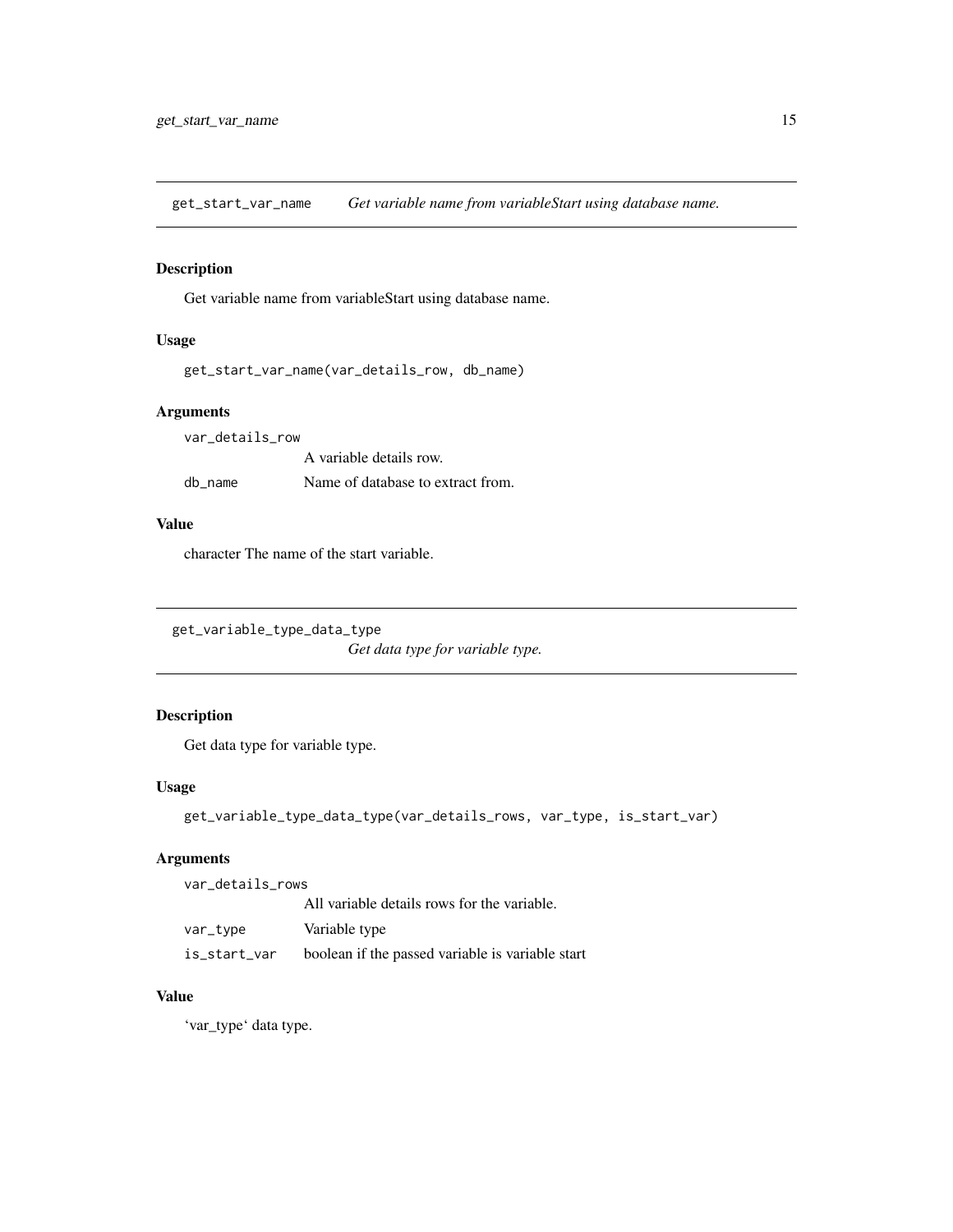<span id="page-15-0"></span>get\_var\_details\_rows *Get all variable details rows for a variable and database combination.*

#### Description

Get all variable details rows for a variable and database combination.

#### Usage

```
get_var_details_rows(var_details_sheet, var_name, db_name)
```
#### Arguments

| var_details_sheet |                                                     |
|-------------------|-----------------------------------------------------|
|                   | A data frame representing a variable details sheet. |
| var_name          | Variable name.                                      |
| db_name           | Database name.                                      |

#### Value

All variable details rows for the variable and database combination.

```
get_var_details_row_indices
```
*Get all variable details row indices for a variable.*

#### Description

Get all variable details row indices for a variable.

#### Usage

```
get_var_details_row_indices(var_details_sheet, var_name)
```
#### Arguments

var\_details\_sheet A data frame representing a variable details sheet. var\_name Variable name.

#### Value

All variable details row indices for a variable.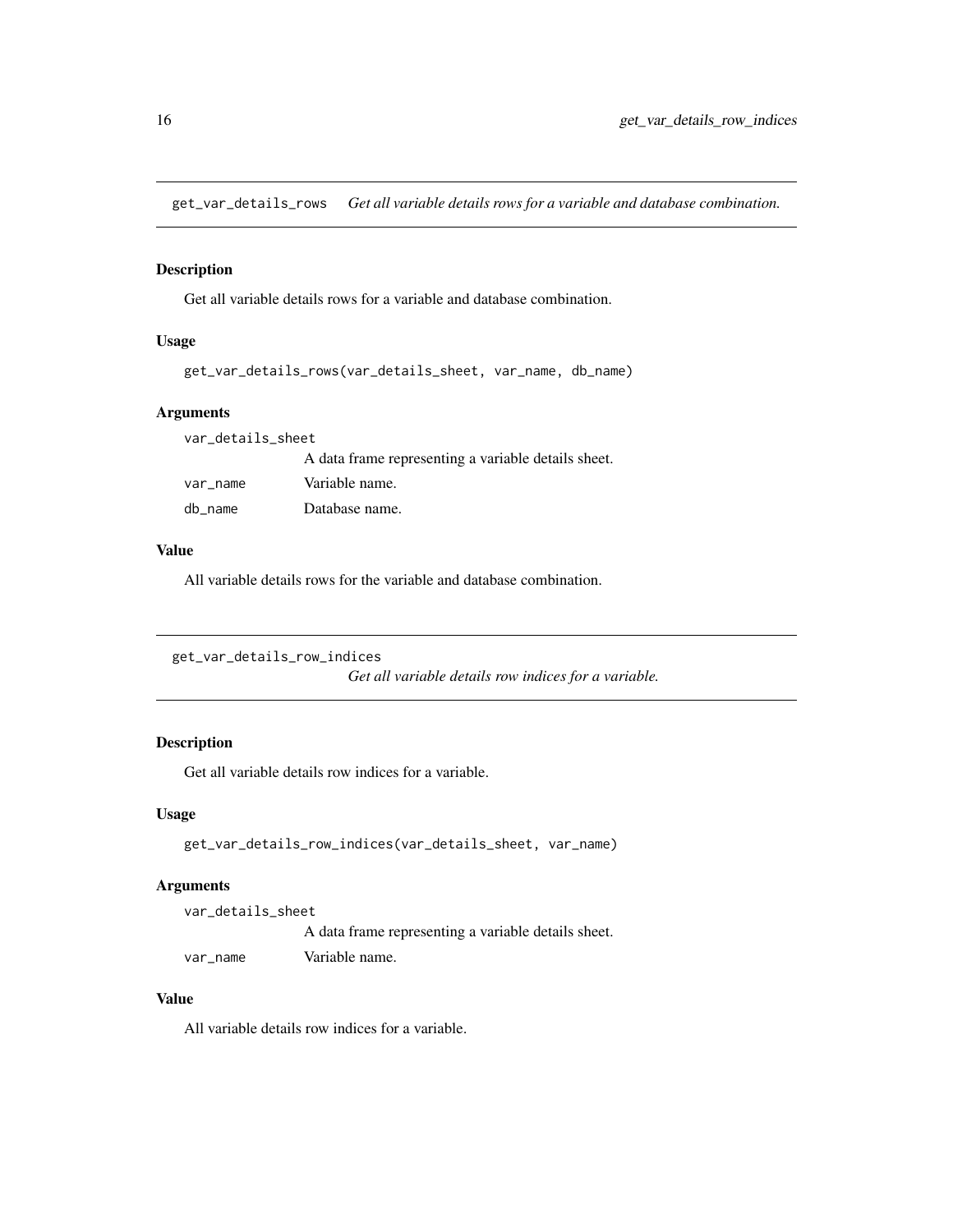<span id="page-16-0"></span>get\_var\_sheet\_row *Get variable row from variable sheet.*

#### Description

Get variable row from variable sheet.

# Usage

get\_var\_sheet\_row(var\_name, vars\_sheet)

# Arguments

| var name   | Variable name.             |
|------------|----------------------------|
| vars sheet | Variable sheet data frame. |

#### Value

Variable row.

is\_equal *Checks whether two values are equal including NA*

#### Description

Compared to the base "==" operator in R, this function returns true if the two values are NA whereas the base "==" operator returns NA

#### Usage

is\_equal(v1, v2)

#### Arguments

| ν1 | variable 1 |
|----|------------|
| v2 | variable 2 |

#### Value

boolean value of whether or not v1 and v2 are equal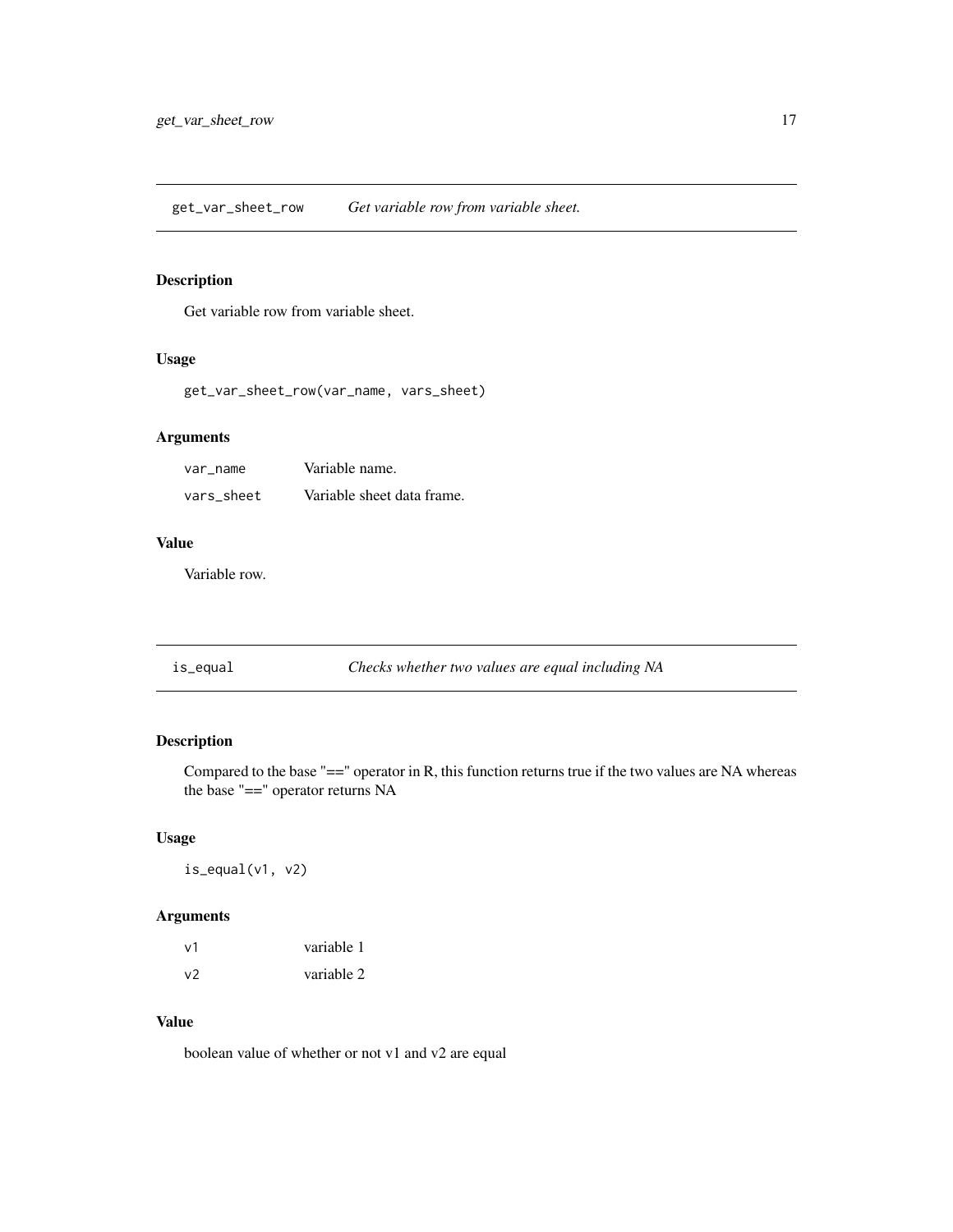# Examples

```
is_equal(1,2)
# FALSE
is_equal(1,1)
# TRUE
1 == NA# NA
is_equal(1,NA)
# FALSE
NA==NA
# NA
is_equal(NA,NA)
# TRUE
```
is\_left\_open *Extract margins from character vector.*

# Description

Extract margins from character vector.

# Usage

```
is_left_open(chars)
```
# Arguments

chars Character vector.

# Value

Whether the left endpoint of an interval is open.

<span id="page-17-0"></span>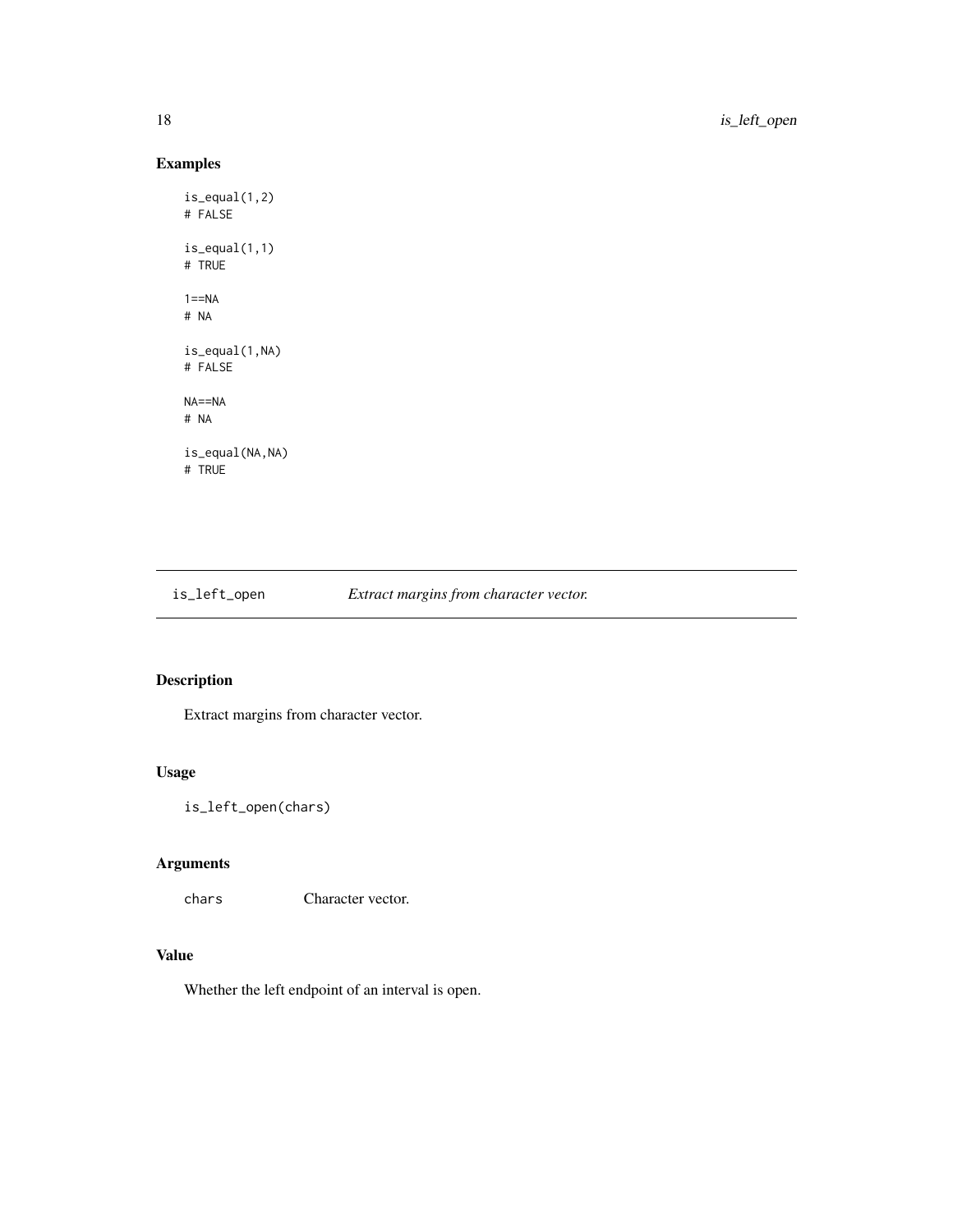<span id="page-18-0"></span>

# Description

Check if a character object can be converted to a number.

#### Usage

```
is_numeric(chars)
```
#### Arguments

chars Character object.

#### Value

Whether 'chars' can be converted to a numeric value.

is\_rec\_from\_range *Check if recFrom is a range for a variable details row.*

#### Description

Check if recFrom is a range for a variable details row.

#### Usage

```
is_rec_from_range(var_details_row)
```
#### Arguments

var\_details\_row

Variable details sheet row.

# Value

Whether recFrom is a range.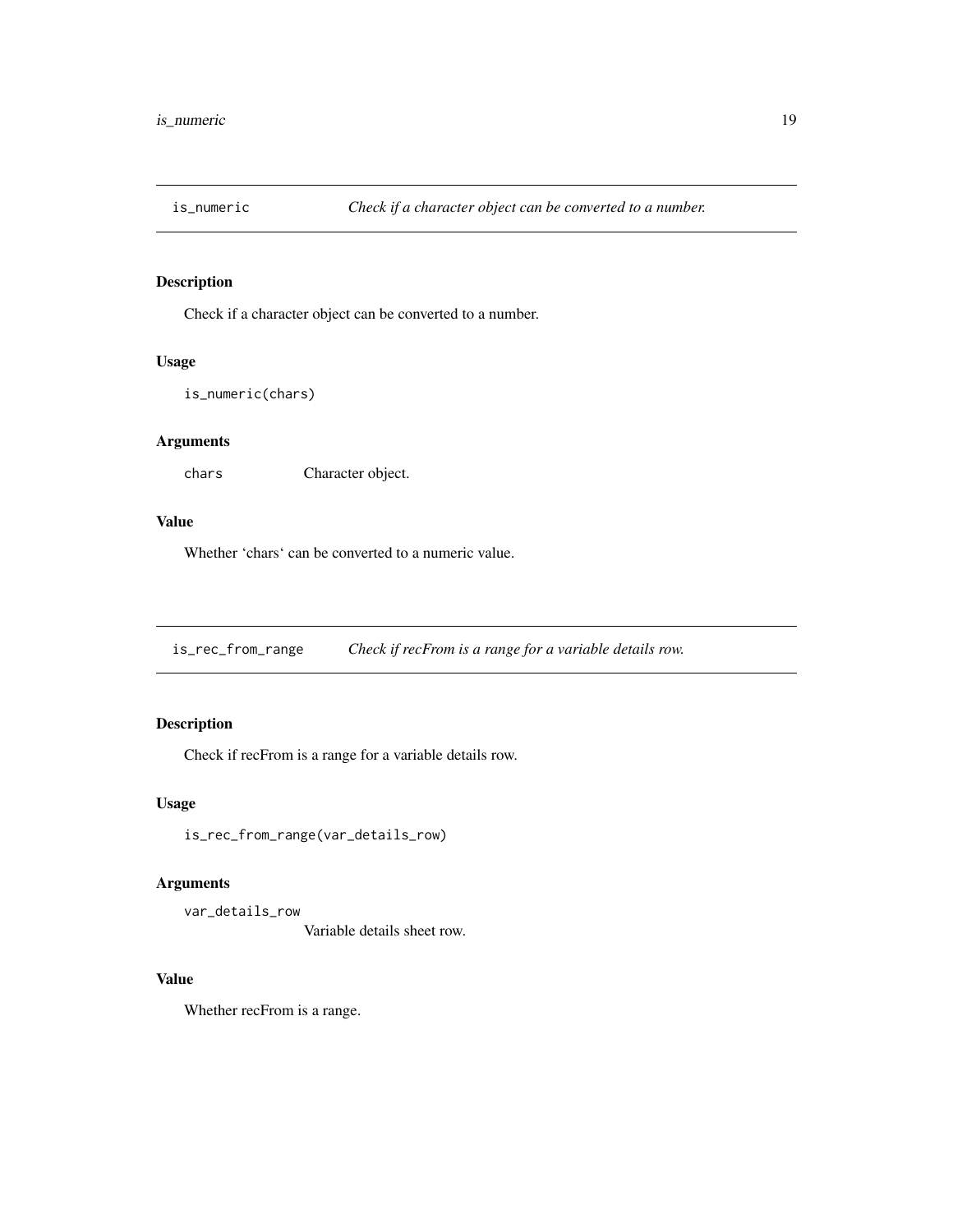<span id="page-19-0"></span>

# Description

Extract margins from character vector.

#### Usage

```
is_right_open(chars)
```
#### Arguments

chars Character vector.

#### Value

Whether the right endpoint of an interval is open.

label\_data *label\_data*

# Description

Attaches labels to the data\_to\_label to preserve metadata

#### Usage

```
label_data(label_list, data_to_label)
```
#### Arguments

label\_list the label list object that contains extracted labels from variable details data\_to\_label The data that is to be labeled

#### Value

Returns labeled data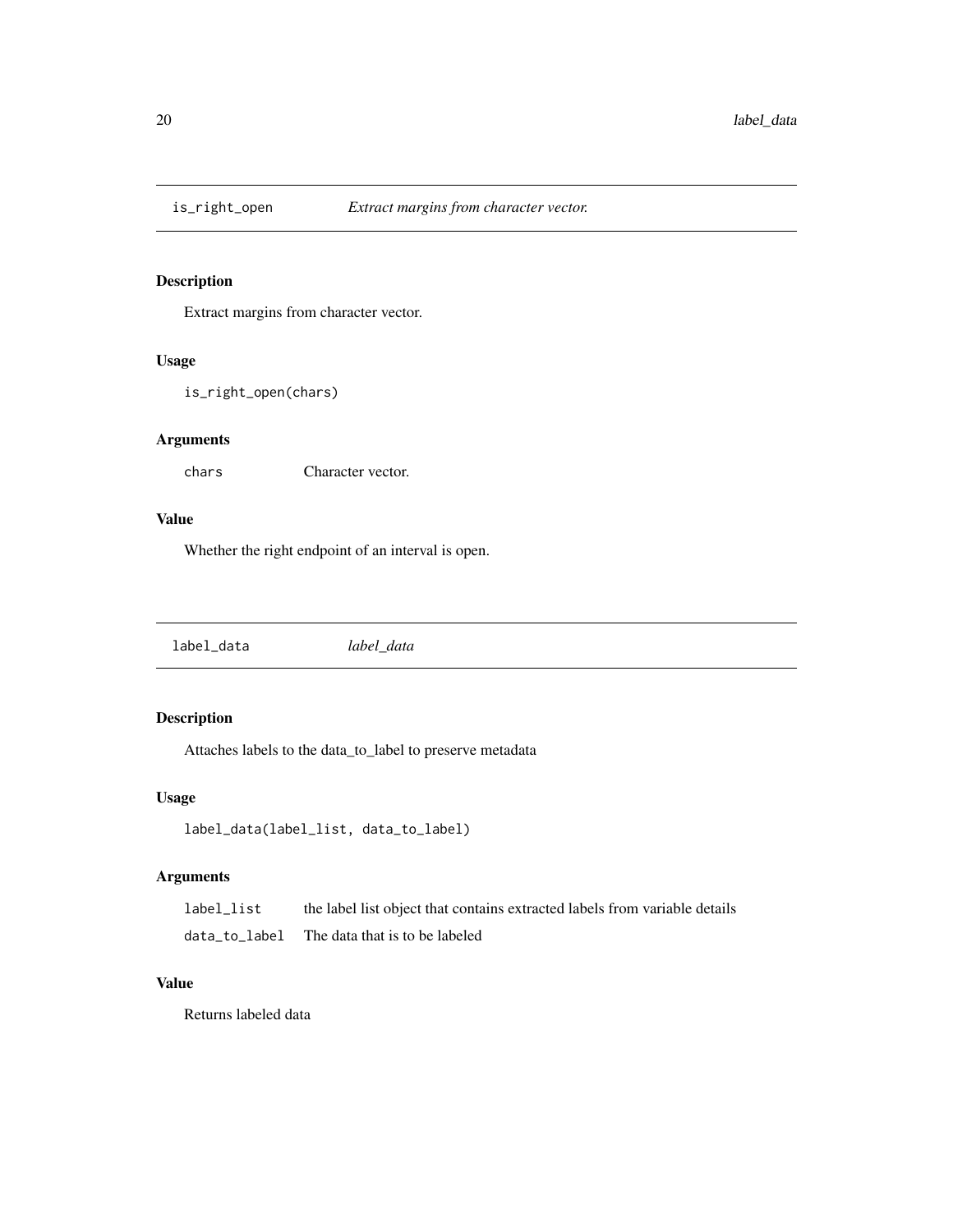#### <span id="page-20-0"></span>Description

Recodes columns from passed row and returns just table with those columns and same rows as the data

#### Usage

```
recode_columns(
  data,
  variables_details_rows_to_process,
  data_name,
  log,
 print_note,
  else_default
\overline{)}
```
#### Arguments

| data                              | The source database                                       |
|-----------------------------------|-----------------------------------------------------------|
| variables_details_rows_to_process |                                                           |
|                                   | rows from variable details that are applicable to this DB |
| data_name                         | Name of the database being passed                         |
| log                               | The option of printing log                                |
| print_note                        | the option of printing the note columns                   |
| else_default                      | default else value to use if no else is present           |

### Value

Returns recoded and labeled data

| recode_to_pmml | Creates a PMML document from variable and variable details sheets |
|----------------|-------------------------------------------------------------------|
|                | for specified database.                                           |

#### Description

Creates a PMML document from variable and variable details sheets for specified database.

#### Usage

```
recode_to_pmml(var_details_sheet, vars_sheet, db_name, vars_to_convert = NULL)
```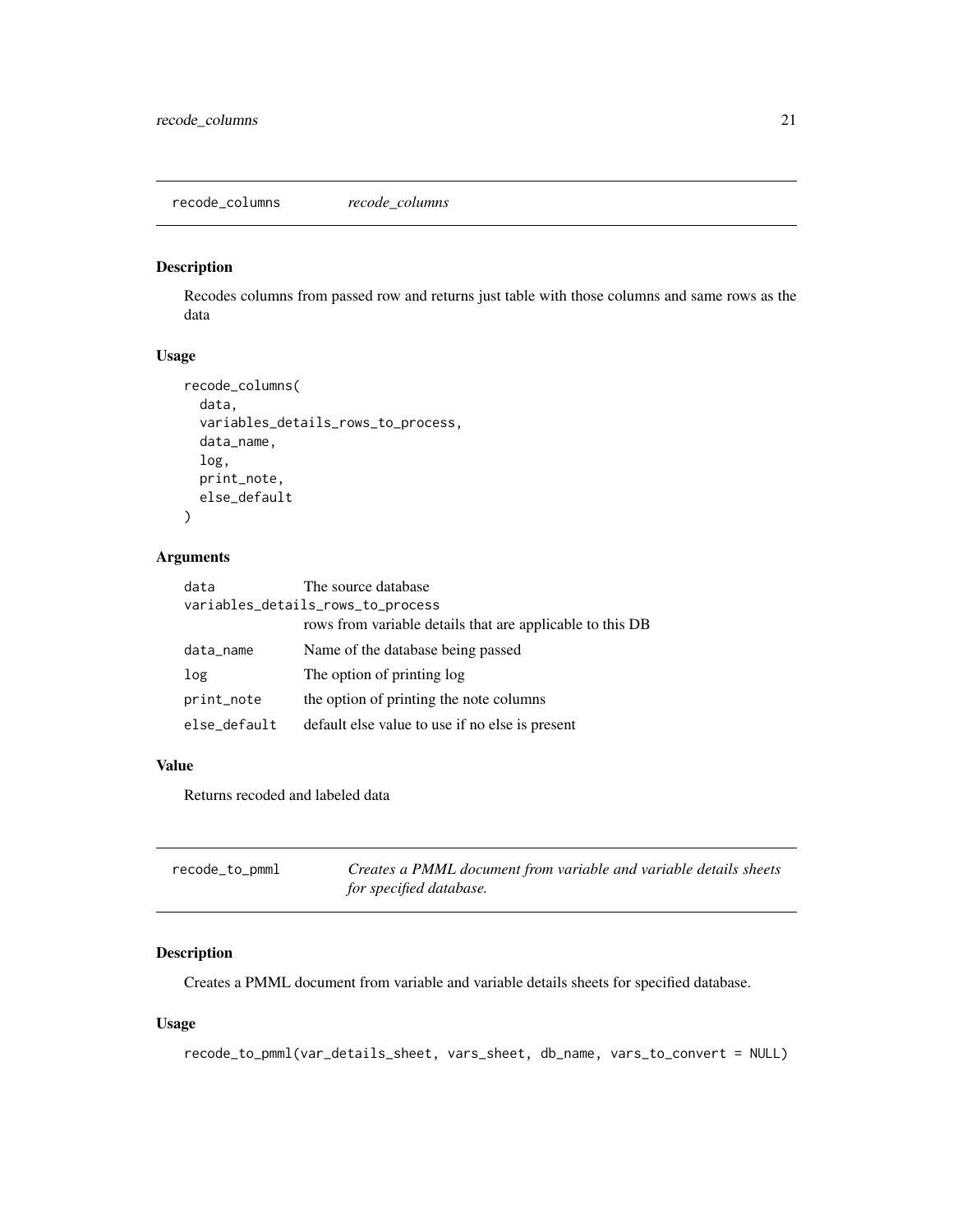| var_details_sheet |                                                                                                                                                                                                                 |
|-------------------|-----------------------------------------------------------------------------------------------------------------------------------------------------------------------------------------------------------------|
|                   | A data frame representing a variable details sheet.                                                                                                                                                             |
| vars_sheet        | A data frame representing a variables sheet.                                                                                                                                                                    |
| db_name           | A string containing the name of the database that holds the start variables.<br>Should match up with one of the databases in the databaseStart column.                                                          |
| vars_to_convert   |                                                                                                                                                                                                                 |
|                   | A vector of strings containing the names of variables from the variable column<br>in the variable details sheet that should be converted to PMML. Passing in an<br>empty vector will convert all the variables. |

#### Value

A PMML document.

#### Examples

```
var_details_sheet <-
data.frame(
"variable" = rep(c("A", "B", "C"), each = 3),"dummyVariable" = c("AY", "AN", "ANA", "BY", "BN", "BNA", "CY", "CN", "CNA"),"toType" = rep("cat", times = 9),"databaseStart" = rep("tester", times = 9),"variableStart" = rep(
  c("tester::startA", "tester::startB", "tester::startC"),
  each = 3),
 "fromType" = rep("cat", times = 9),"recTo" = rep(c("1", "2", "NA::a"), times = 3),"numValidCat" = rep("2", times = 9),"catLabel" = rep(c("Yes", "No", "Not answered"), times = 3),"catLabelLong" = rep(c("Yes", "No", "Not answered"), times =
                        3),
 "recFrom" = rep(c("1", "2", "9"), times = 3),"catStartLabel" = rep(c("Yes", "No", "Not answered"), times =3),
 "variableStartShortLabel" = rep(c("Group A", "Group B", "Group C"), each =
                                   3),
 "variableStartLabel" = rep(c("Group A", "Group B", "Group C"), each =3),
 "units" = rep("NA", times = 9),"notes" = rep("This is not real data", times = 9)\mathcal{L}vars_sheet <-
data.frame(
  "variable" = c("A", "B", "C"),"label" = c("Group A", "Group B", "Group C"),"labelLong" = c("Group A", "Group B", "Group C"),
   "section" = rep("tester", times=3),
   "subject" = rep("tester", times = 3),
   "variableType" = rep("Categorical", times=3),
```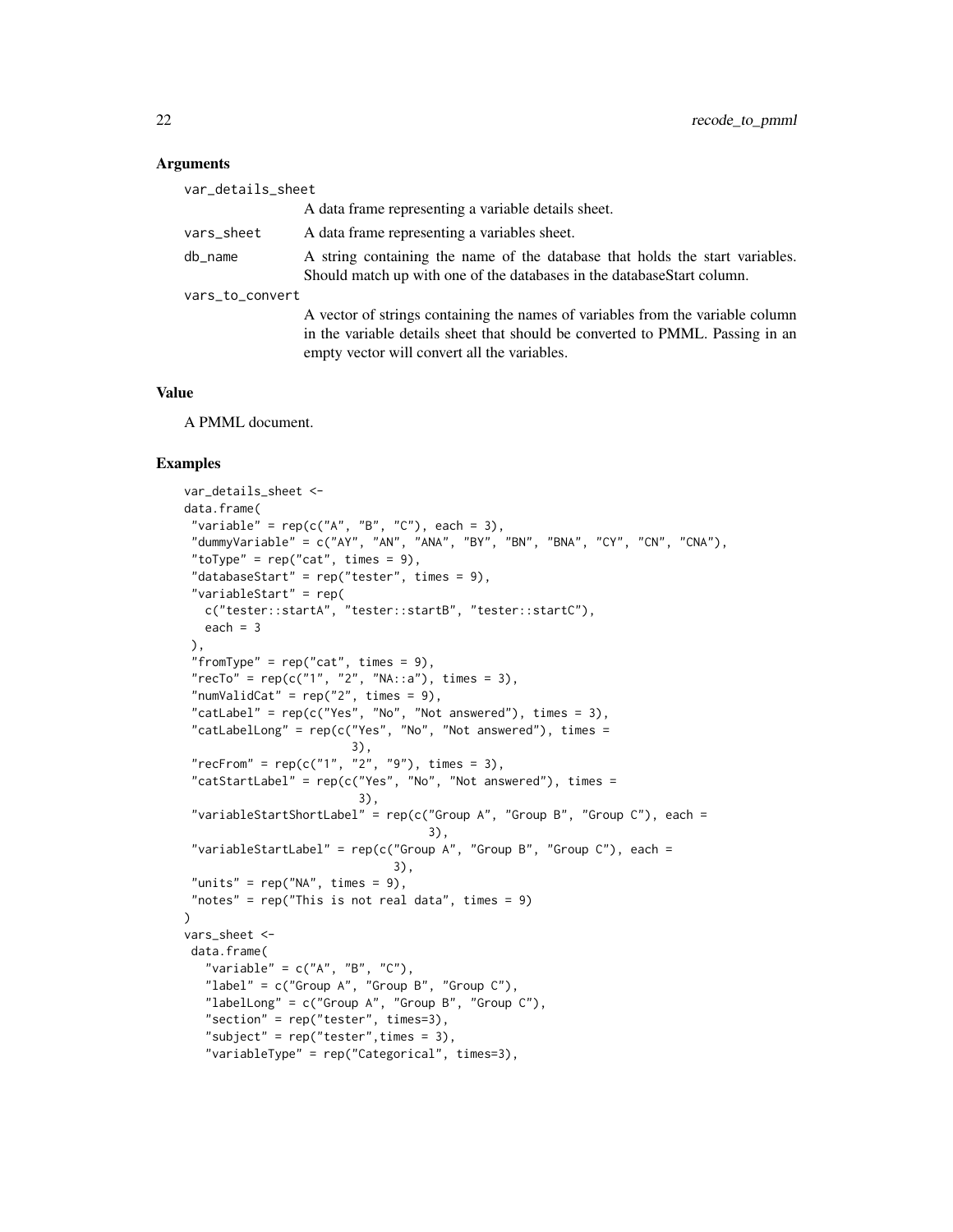#### <span id="page-22-0"></span>rec\_with\_table 23

```
"databaseStart" = rep("tester", times = 3),
   "units" = rep("NA", times = 3),"variableStart" = c("tester::startA", "tester::startB", "tester::startC")
 )
db_name <- "tester"
vars <- c("A", "B", "C")
actual_pmml <- recode_to_pmml(
var_details_sheet,
vars_sheet,
db_name,
vars
)
```
rec\_with\_table *Recode with Table*

#### Description

Creates new variables by recoding variables in a dataset using the rules specified in a variables details sheet

#### Usage

```
rec_with_table(
  data,
  variables = NULL,
  database_name = NULL,
  variable_details = NULL,
  else_value = NA,
  append_to_data = FALSE,
  log = FALSE,notes = TRUE,
  var_labels = NULL,
  custom_function_path = NULL,
  attach_data_name = FALSE,
  id_role_name = NULL,
  name_of_environment_to_load = NULL,
  append_non_db_columns = FALSE
)
```
#### Arguments

| data      | A data frame containing the variables to be recoded. Can also be a named list of<br>dataframes.                          |
|-----------|--------------------------------------------------------------------------------------------------------------------------|
| variables | Character vector containing the names of the new variables to recode to or a<br>data frame containing a variables sheet. |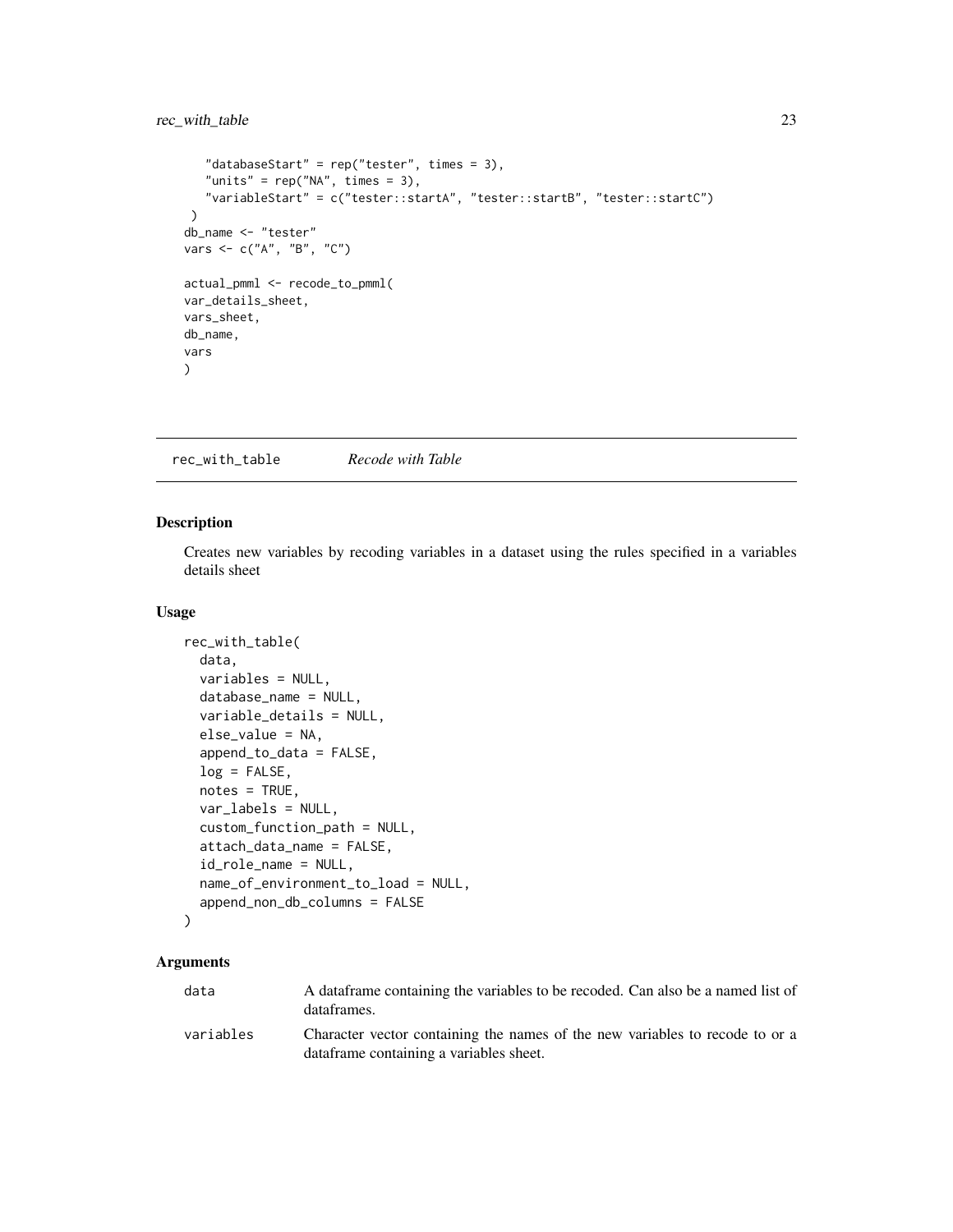| database_name               | A String containing the name of the database containing the original variables<br>which should match up with a database from the databaseStart column in the<br>variables details sheet. Should be a character vector if data is a named list where<br>each vector item matches a name in the data list and also matches with a value |
|-----------------------------|---------------------------------------------------------------------------------------------------------------------------------------------------------------------------------------------------------------------------------------------------------------------------------------------------------------------------------------|
| variable_details            | in the databaseStart column of a variable details sheet.                                                                                                                                                                                                                                                                              |
|                             | A dataframe containing the specifications for recoding.                                                                                                                                                                                                                                                                               |
|                             |                                                                                                                                                                                                                                                                                                                                       |
| else_value                  | Value (string, number, integer, logical or NA) that is used to replace any values<br>that are outside the specified ranges (no rules for recoding).                                                                                                                                                                                   |
|                             | append_to_data Logical, if TRUE (default), the newly created variables will be appended to the<br>original dataset.                                                                                                                                                                                                                   |
| log                         | Logical, if FALSE (default), a log containing information about the recoding will<br>not be printed.                                                                                                                                                                                                                                  |
| notes                       | Logical, if FALSE (default), will not print the content inside the 'Note" column<br>of the variable being recoded.                                                                                                                                                                                                                    |
| var_labels                  | labels vector to attach to variables in variables                                                                                                                                                                                                                                                                                     |
| custom_function_path        |                                                                                                                                                                                                                                                                                                                                       |
|                             | string containing the path to the file containing functions to run for derived vari-<br>ables. This file will be sourced and its functions loaded into the R environment.                                                                                                                                                             |
| attach_data_name            |                                                                                                                                                                                                                                                                                                                                       |
|                             | logical to attach name of database to end table                                                                                                                                                                                                                                                                                       |
| id_role_name                | name for the role to be used to generate id column                                                                                                                                                                                                                                                                                    |
| name_of_environment_to_load |                                                                                                                                                                                                                                                                                                                                       |
|                             | Name of package to load variables and variable_details from                                                                                                                                                                                                                                                                           |
| append_non_db_columns       |                                                                                                                                                                                                                                                                                                                                       |
|                             | boolean determening if data not present in this cycle should be appended as NA                                                                                                                                                                                                                                                        |

#### Details

The [variable\\_details](https://github.com/Big-Life-Lab/recodeflow/blob/master/inst/extdata/PBC-variableDetails.csv) dataframe needs the following columns:

- variable Name of the new variable created. The name of the new variable can be the same as the original variable if it does not change the original variable definition
- toType type the new variable *cat = categorical, cont = continuous*
- databaseStart Names of the databases that the original variable can come from. Each database name should be seperated by a comma. For eg., "cchs2001\_p, cchs2003\_p,cchs2005\_p,cchs2007\_p"
- variableStart Names of the original variables within each database specified in the databaseStart column. For eg. , "cchs2001\_p::RACA\_6A,cchs2003\_p::RACC\_6A,ADL\_01". The final variable specified is the name of the variable for all other databases specified in databaseStart but not in this column. For eg., ADL\_01 would be the original variable name in the cchs2005\_p and cchs2007\_p databases.
- fromType variable type of start variable. *cat = categorical or factor variable cont = continuous variable (real number or integer)*
- recTo Value to recode to
- recFrom Value/range being recoded from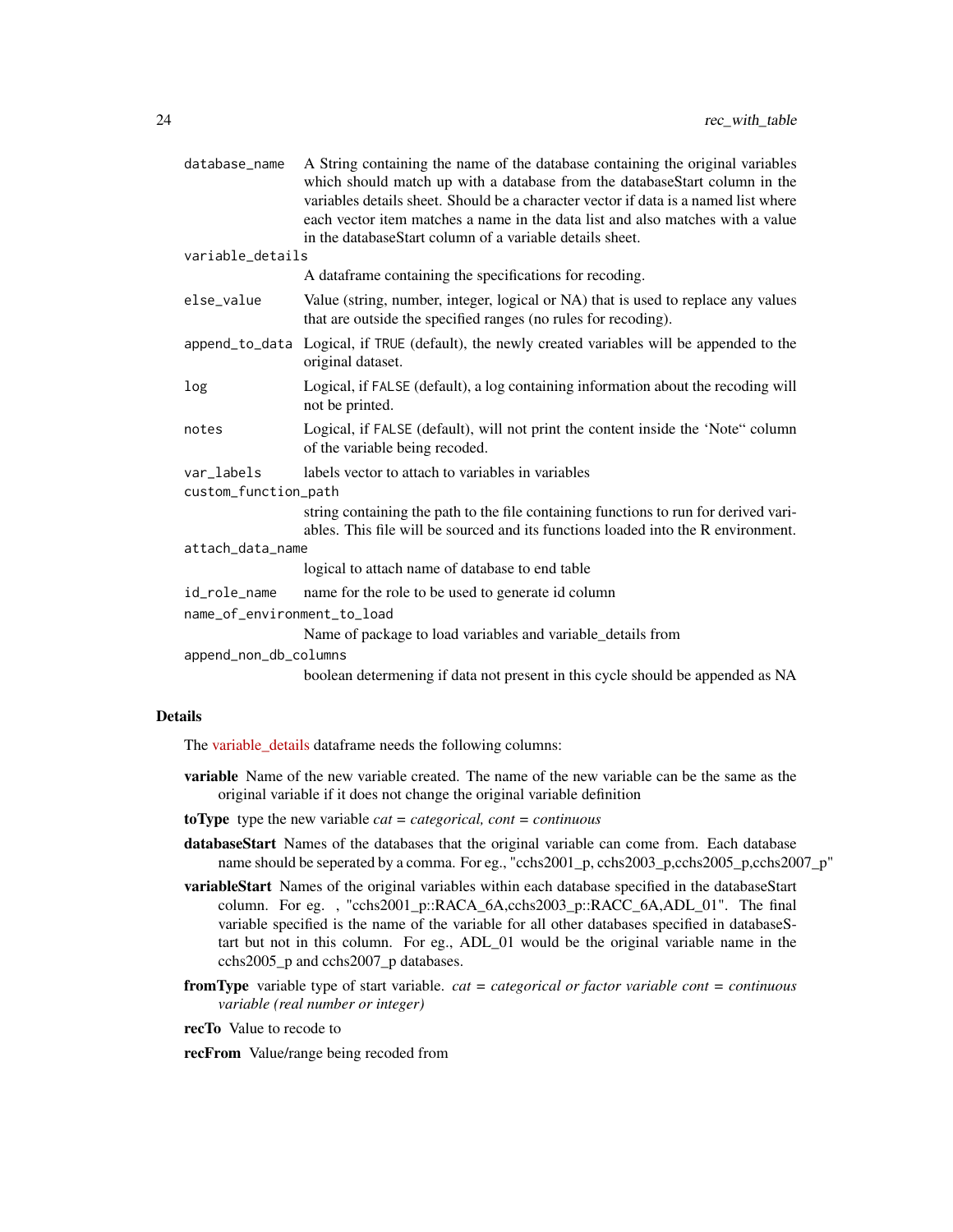Each row in the *variables details* sheet encodes the rule for recoding value(s) of the original variable to a category in the new variable. The categories of the new variable are encoded in the *recTo* column and the value(s) of the original variable that recode to this new value are encoded in the *recFrom* column. These recode columns follow a syntax similar to the *sjmisc::rec()* function. Whereas in the *sjmisc::rec()* function the recoding rules are in one string, in the variables details sheet they are encoded over multiple rows and columns (recFrom an recTo). For eg., a recoding rule in the sjmisc function would like like " $1=2;2=3$ " whereas in the variables details sheet this would be encoded over two rows with recFrom and recTo values of the first row being 1 and 2 and similarly for the second row it would be 2 and 3. The rules for describing recoding pairs are shown below:

- recode pairs Each recode pair is a row
- multiple values Multiple values from the old variable that should be recoded into a new category of the new variable should be separated with a comma. e.g., *recFrom = "1,2"; recTo = 1*will recode values of 1 and 2 in the original variable to 1 in the new variable
- **value range** A value range is indicated by a colon, e.g.  $recFrom = "1:4"; recTo = 1$  will recode all values from 1to4 into 1
- *min* and *max* minimum and maximum values are indicated by *min* (or *lo*) and *max* (or *hi*), e.g.  $recFrom = "min:4"; recTo = 1$  will recode all values from the minimum value of the original variable to 4 into 1
- *"else"* All other values, which have not been specified yet, are indicated by *else*, e.g. *recFrom = "else"; recTo = NA* will recode all other values (not specified in other rows) of the original variable to "NA")
- *"copy"* the *else* token can be combined with *copy*, indicating that all remaining, not yet recoded values should stay the same (are copied from the original value), e.g. *recFrom = "else"; recTo = "copy"*
- *NA*'s *NA* values are allowed both for the original and the new variable, e.g. *recFrom "NA"; recTo*  $= 1.$  or "recFrom  $=$  "3:5"; recTo  $=$  "NA" (recodes all NA into 1, and all values from 3 to 5 into NA in the new variable)

#### Value

a dataframe that is recoded according to rules in variable\_details.

#### Examples

```
var_details <-
 data.frame(
    "variable" = c("time", rep("status", times = 3), rep("trt", times = 2),"age", rep("sex", times = 2), rep("ascites", times = 2),rep("hepato", times = 2), rep("spiders", times = 2),
    rep("edema", times = 3),
    "bili", "chol", "albumin", "copper", "alk.phos", "ast",
    "trig", "platelet", "protime", rep("stage", times = 4)),
    "dummyVariable" = c("NA", "status0", "status1","status2", "trt1","trt2"
    ,"NA","sexM","sexF", "ascites0", "ascites1","hepato0","hepato1","
    spiders0","spiders1","edema0.0","edema0.5","edema1.0",
    rep("NA",times = 9), "stage1", "stage2","stage3","stage4"),
    "toType" = c("cont", rep("cat", times = 3), rep("cat", times = 2),"cont", rep("cat", times = 2), rep("cat", times = 2),
```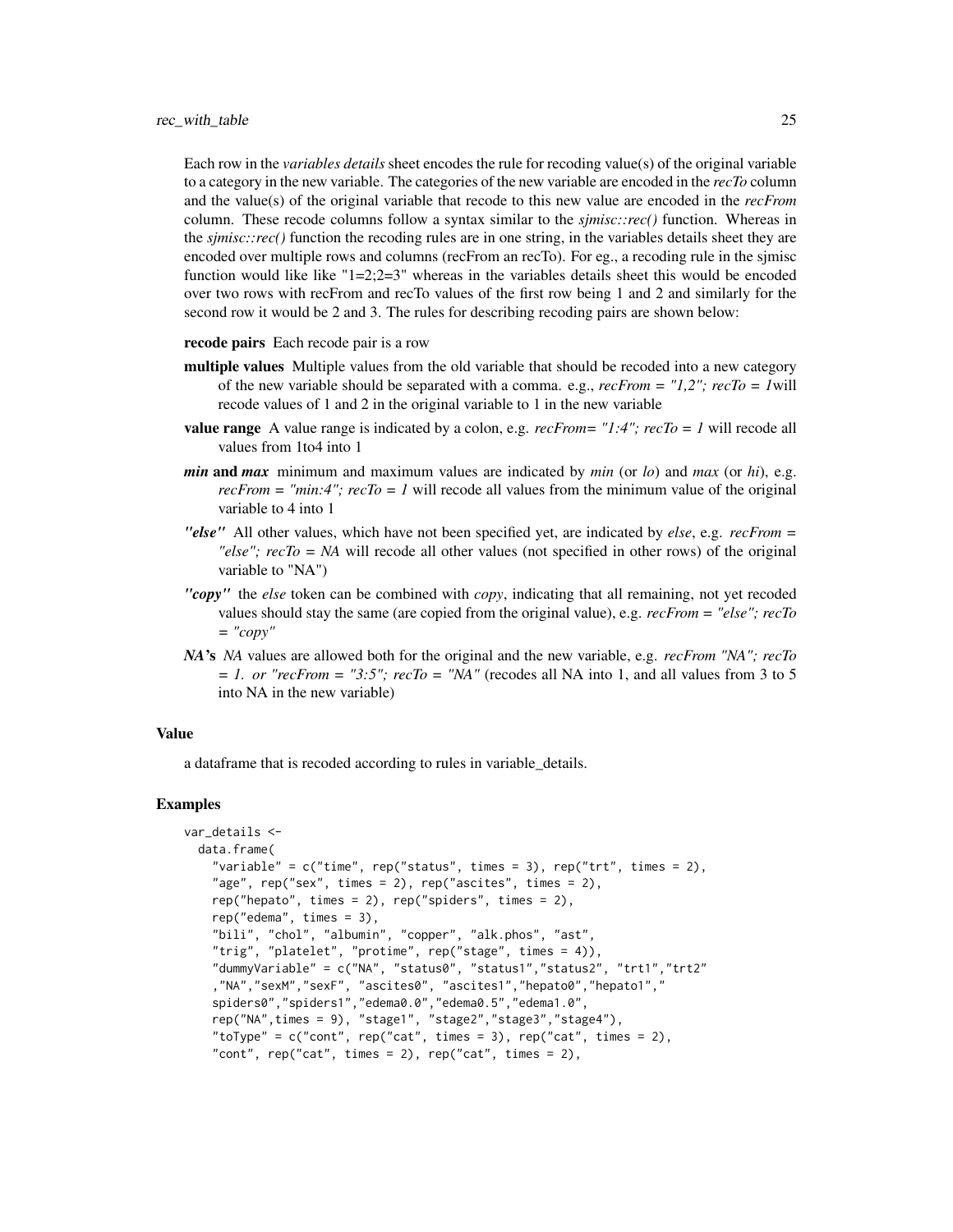```
rep("cat", times = 2), rep("cat", times = 2), rep("cat", time = 3),rep("cont", times = 9), rep("cat", times = 4)),"databaseStart" = rep("tester1, tester2", times = 31),
    "variableStart" = c("[time]", rep("[status]", times = 3), rep("[trt]",
    times = 2), "[age]", rep("[sex]", times = 2), rep("[ascites]",
    times = 2), rep("[hepato]", times = 2), rep("[spiders]", times = 2),rep("[edema]", times = 3), "[bili]", "[chol]", "[albumin]", "[copper]",
    "[alk.phos]", "[ast]", "[trig]", "[platelet]", "[protime]",
    rep("[stage]", times = 4)), "fromType" = c("cont", rep("cat", times = 3),rep("cat", times = 2), "cont", rep("cat", times = 2),rep("cat", times = 2), rep("cat", times = 2), rep("cat", time = 2),rep("cat", times = 3), rep("cont", times = 9), rep("cat", times = 4)),"recTo" = c("copy", "0", "1","2", "1","2", "copy", "m", "f", "0", "1", "0", "1", "0",
    "1", "0", "1", "0.0", "0.5", "1.0", rep("copy", times = 9), "1", "2", "3", "4"),"catLabel" = c("", "status 0", "status 1", "status 2", "trt 1", "trt 2", """sex m","sex f", "ascites 0", "ascites 1","hepato 0","hepato 1",
    "spiders 0","spiders 1","edema 0.0","edema 0.5","edema 1.0",
    rep("",times = 9), "stage 1", "stage 2","stage 3","stage 4"),
    "catLabelLong" = c("", "status 0", "status 1", "status 2", "trt 1","trt 2","","sex m","sex f", "ascites 0", "ascites 1","hepato 0","
    hepato 1","spiders 0","spiders 1","edema 0.0","edema 0.5","edema 1.0",
    rep("",times = 9), "stage 1", "stage 2","stage 3","stage 4"),
    "recFrom" = c("else", "0", "1","2", "1","2","else","m","f", "0", "1","0",
    "1","0","1","0.0","0.5","1.0",rep("else",times = 9), "1", "2","3","4"),
    "catStartLabel" = c("", "status 0", "status 1", "status 2", "trt 1","trt 2","","sex m","sex f", "ascites 0", "ascites 1","hepato 0",
    "hepato 1","spiders 0","spiders 1","edema 0.0","edema 0.5","edema 1.0",
    rep("",times = 9), "stage 1", "stage 2","stage 3","stage 4"),
    "variableStartShortLabel" = c("time", rep("status", times = 3),
    rep("trt", times = 2), "age", rep("sex", times = 2),rep("ascites", times = 2), rep("hepato", times = 2),
    rep("spiders", times = 2), rep("edema", times = 3), "bili", "chol",
    "albumin", "copper", "alk.phos", "ast", "trig", "platelet", "protime",
    rep("stage", times = 4)),"variableStartLabel" = c("time", rep("status", times = 3),
    rep("trt", times = 2), "age", rep("sex", times = 2),rep("ascites", times = 2), rep("hepato", times = 2),
    rep("spiders", times = 2), rep("edema", times = 3), "bili", "chol",
    "albumin", "copper", "alk.phos", "ast", "trig", "platelet", "protime",
    rep('stage'', times = 4)),"units" = rep("NA", times = 31),"notes" = rep("This is sample survival pbc data", times = 31)
 )
var_sheet <-
 data.frame(
    "variable" = c("time","status","trt", "age","sex","ascites","hepato",
    "spiders", "edema", "bili", "chol", "albumin", "copper", "alk.phos",
    "ast", "trig", "platelet", "protime", "stage"),
    "label" = c("time","status","trt", "age","sex","ascites","hepato",
    "spiders", "edema", "bili", "chol", "albumin", "copper", "alk.phos",
    "ast", "trig", "platelet", "protime", "stage"),
    "labelLong" = c("time","status","trt", "age","sex","ascites","hepato",
    "spiders", "edema", "bili", "chol", "albumin", "copper", "alk.phos",
```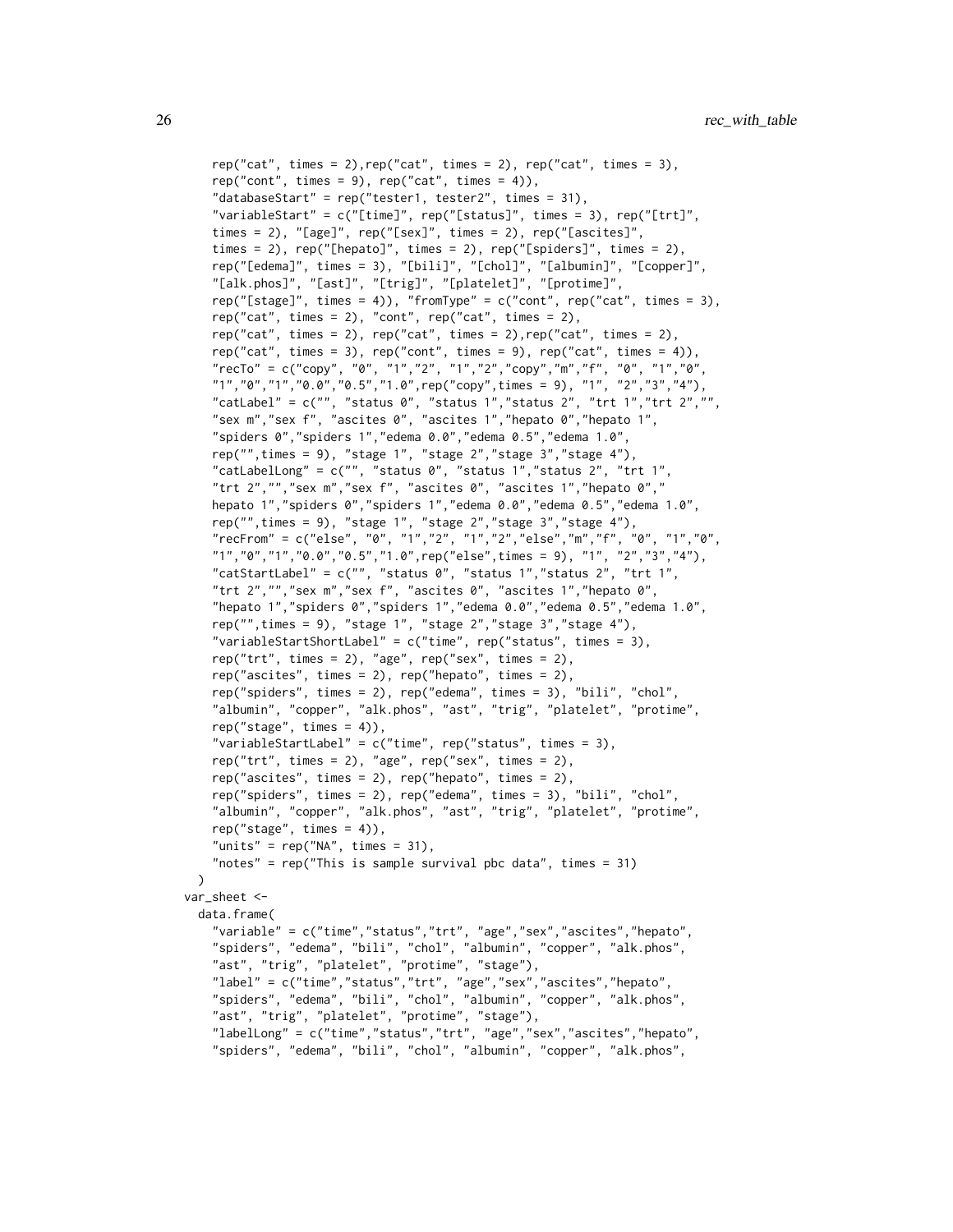```
"ast", "trig", "platelet", "protime", "stage"),
    "section" = rep("tester", times=19),
    "subject" = rep("tester", times = 19),"variableType" = c("cont", "cat", "cat", "cont","cat", "cat", "cat",
    "cat", "cat", rep("cont", times = 9), "cat"),
    "databaseStart" = rep("tester1, tester2", times = 19),
    "units" = rep("NA", times = 19),"variableStart" = c("[time]","[status]", "[trt]", "[age]", "[sex]",
    "[ascites]","[hepato]","[spiders]","[edema]", "[bili]", "[chol]",
    "[albumin]", "[copper]", "[alk.phos]", "[ast]", "[trig]", "[platelet]",
    "[protime]","[stage]")
  \lambdalibrary(survival)
tester1 <- survival::pbc[1:209,]
tester2 <- survival::pbc[210:418,]
db_name1 <- "tester1"
db_name2 <- "tester2"
rec_sample1 <- rec_with_table(data = tester1,
variables = var_sheet,
variable_details = var_details,
database_name = db_name1)
rec_sample2 <- rec_with_table(data = tester2,
variables = var_sheet,
variable_details = var_details,
database_name = db_name2)
```
select\_vars\_by\_role *Vars selected by role*

#### Description

Selects variables from variables sheet based on passed roles

#### Usage

```
select_vars_by_role(roles, variables)
```
#### **Arguments**

| roles     | a vector containing a single or multiple roles to match by |
|-----------|------------------------------------------------------------|
| variables | the variables sheet containing variable info               |

#### Value

a vector containing the variable names that match the passed roles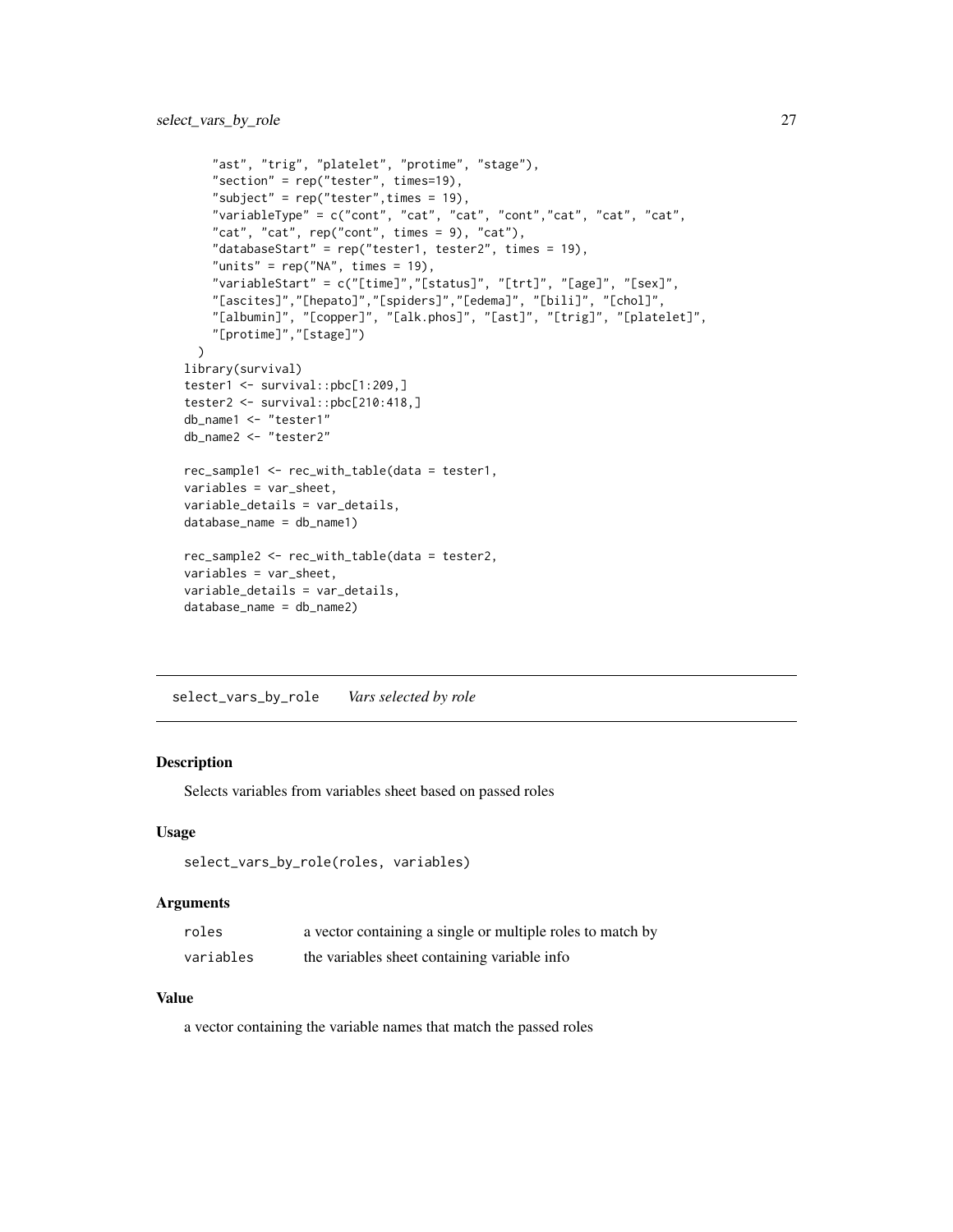<span id="page-27-0"></span>set\_data\_labels *Set Data Labels*

# Description

sets labels for passed database, Uses the names of final variables in variable\_details/variables\_sheet as well as the labels contained in the passed dataframes

#### Usage

```
set_data_labels(data_to_label, variable_details, variables_sheet = NULL)
```
#### Arguments

data\_to\_label newly transformed dataset variable\_details variable\_details.csv variables\_sheet variables.csv

#### Value

labeled data\_to\_label